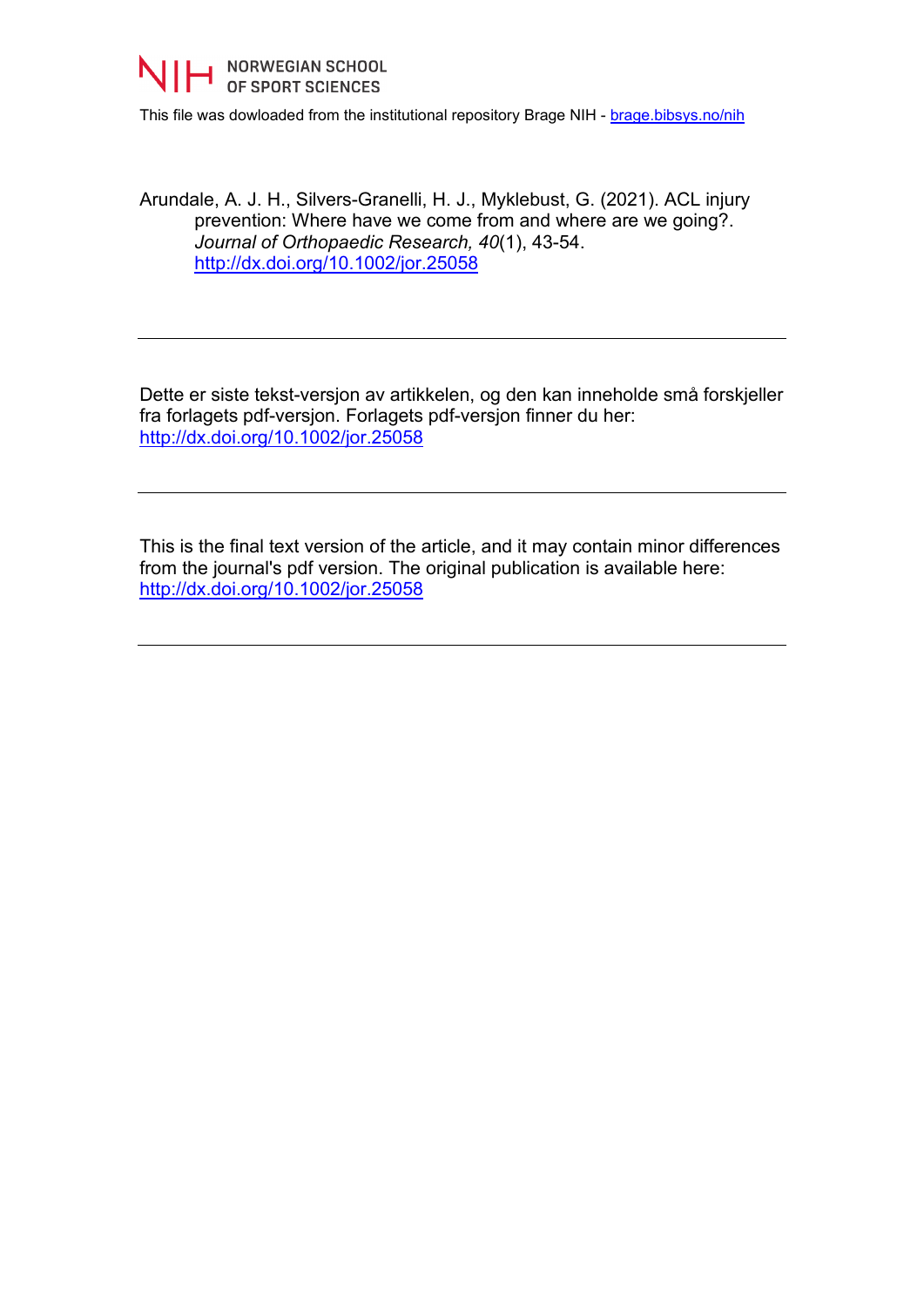#### **ACL Injury Prevention: Where Have We Come From and Where Are We Going?**

Amelia J.H. Arundale,<sup>1,2</sup> Holly J. Silvers-Granelli,<sup>3,4</sup> Grethe Myklebust,<sup>5</sup>

Affiliations: 1) Icahn School of Medicine, Mount Sinai Health System, New York, New York,

### USA

2) Red Bull Athlete Performance Center, Thalgua, Austria

3) Velocity Physical Therapy, Santa Monica, California, USA

4) Major League Soccer, Medical Research Committee, New York, New York, USA

4) Oslo Sports Trauma Research Center, Norwegian School of Sport Sciences, Oslo, Norway

Corresponding Author:

Amelia Arundale

c/o Red Bull Athlete Performance Center

Brunnbachweg 71, 5303, Thalgua, Austria

[aarundale@gmail.com](mailto:aarundale@gmail.com)

+1-971-409-6134 or +43 664 888 40255

Author Contributions: All authors were involved in the writing, editing, and proofing of this manuscript. All authors had final approval of this manuscript.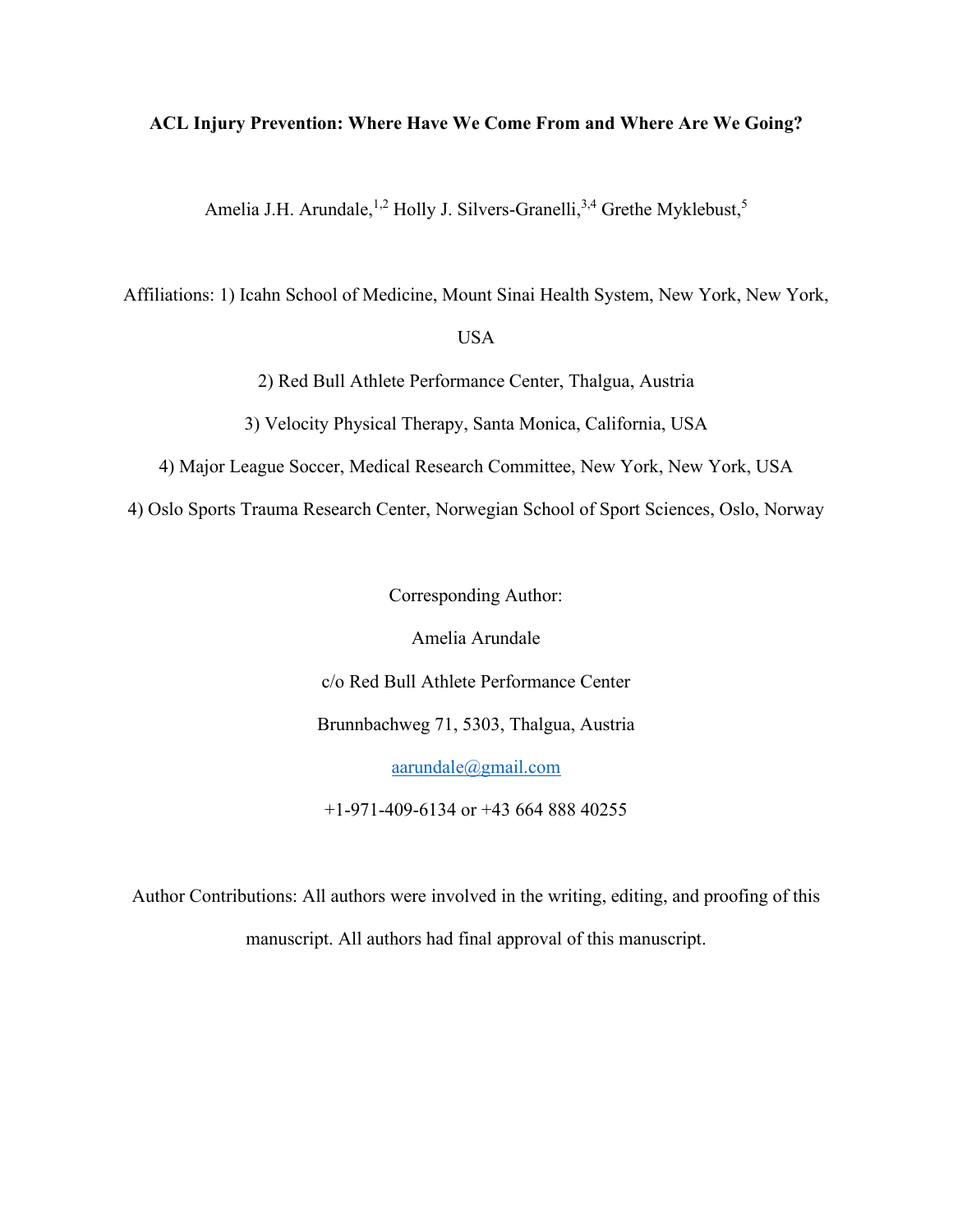### *Abstract*

 Anterior cruciate ligament (ACL) injuries are one of the most common and severe knee injuries across sports. As such, ACL injury prevention has been a focus of research and sports medicine practice for the past three plus decades. Examining the current research and identifying both clinical strategies and research gaps, the aim of this review is to empower clinicians and researchers with knowledge of where the ACL injury prevention literature is currently, and where it's going in the future. This paper examines the mechanism of ACL injury prevention, screening, implementation, compliance/adherence, techniques for improving implementation , COVID-19, and areas of future research. *Clinical significance:* The time lag between research and practical implementation in general healthcare settings can be as long as 17 years, however, athletes playing sports today are unable to wait that long. With effective programs already established, implementation, and adherence to these programs is essential. Strategies such as coaching education, increasing awareness of free programs, identifying barriers and overcoming implementation obstacles through creative collaboration, are just a few ways that could help improve both ACL injury prevention implementation and adherence.

*Key Words (limit 5): Anterior cruciate ligament, knee, sports,* 

### *Introduction/State of the research*

 Anterior cruciate ligament (ACL) injuries are one of the most common knee injuries in sport. ACL injuries have doubled over the last two decades, despite the efforts of researchers and 22 clinicians to mitigate risk. <sup>1</sup> Approximately 200,000 to 250,000 ACL injuries occur annually in 23 the United States,<sup>2</sup> costing of over \$13,000 USD per surgery.<sup>3</sup> Nearly a quarter of those injuries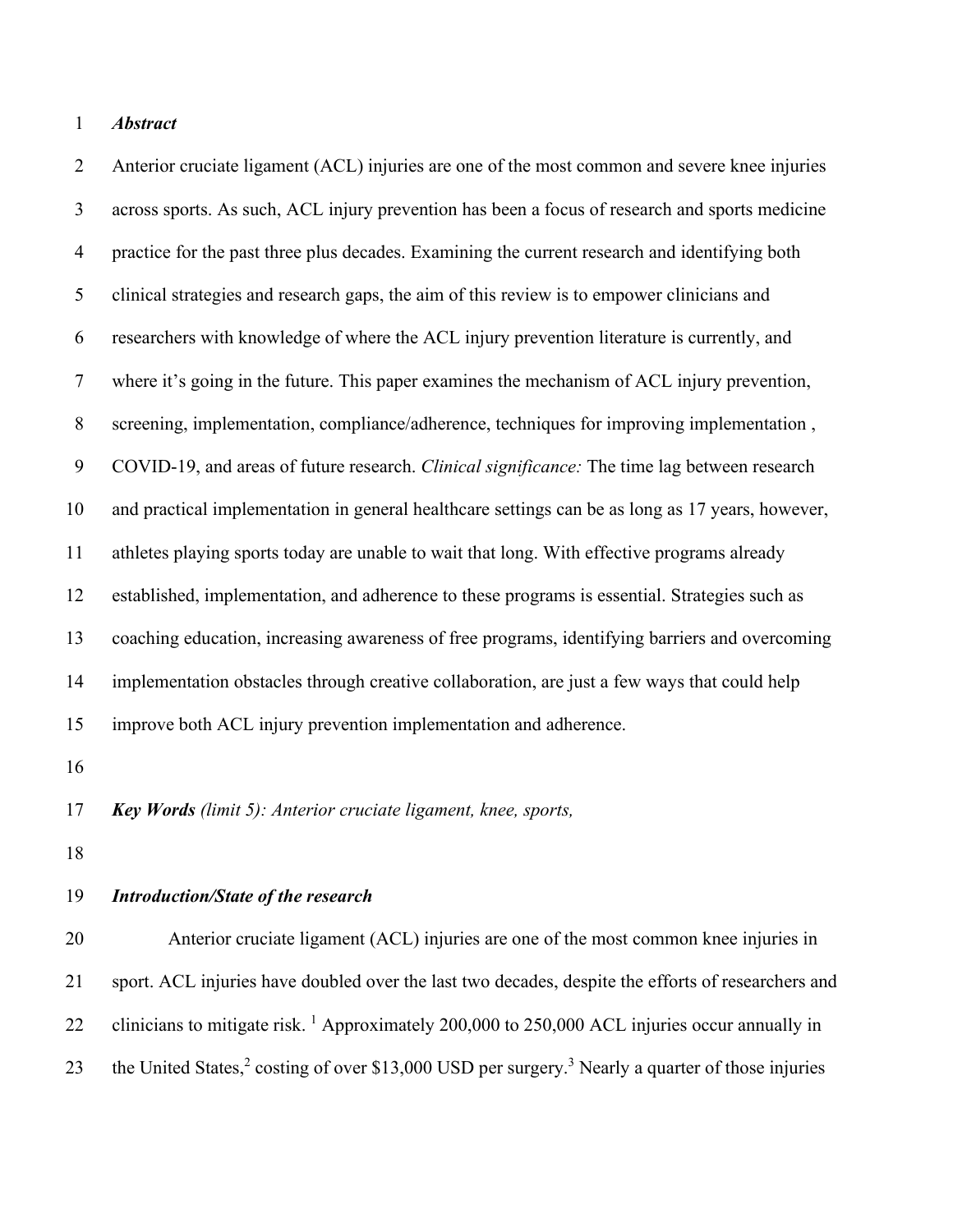| 24 | occur in children under the age of $18^{4.5}$ While the overall incidence of ACL injury is greater in |
|----|-------------------------------------------------------------------------------------------------------|
| 25 | men, primarily due to greater participation in contact and team sports, the relative risk of ACL      |
| 26 | injuries in women is 2 to 8 times greater than men. <sup>4; 6</sup>                                   |

27 ACL injury prevention, namely in female athletes, has been well investigated for over 28 three decades.<sup>7-13</sup> Most of these neuromuscular training programs include a variety of 29 strengthening, plyometric and agility-based drills that address deficits commonly associated with 30 female athletes who have sustained an ACL injury.<sup>14; 15</sup> Several programs, such as the  $11+$ 31 (formerly known as the FIFA11+),<sup>16; 17</sup> its predecessor the PEP program,<sup>18</sup> and the Knäkontroll 32 or Knee Control program,  $19$ ;  $20$  were designed as dynamic warm-up to increase implementation 33 fidelity, compliance and adherence.<sup>21; 22</sup> Other programs, including the Sportsmetrics program,<sup>23</sup> 34 were designed as stand-alone programs to be performed outside the training environment. 35 For an IPP to be effective, the design must consider biomechanical, physiological, socio-36 economic, psychological and ease of implementation perspectives.<sup>24-26</sup> Although a number of

37 intrinsic and extrinsic risk factors for ACL injury have been proposed, biomechanical risk factors 38 have been a focus.<sup>27; 28</sup> Most IPP's attempt to alter dynamic loading through neuromuscular and 39 proprioceptive training.<sup>29-33</sup> The studies that have focused on altering pathokinematics have 40 largely resulted in a reduction of ACL injuries.<sup>8; 9; 14; 19; 34-36</sup> However, ACL IPP studies vary 41 widely both in their approach to injury prevention and their study design validity. Very few 42 studies to date have been conducted as randomized, controlled trials.  $37;38$ 

43

#### 44 *Mechanisms of Prevention*

45 There is a great deal of research focused on the mechanism of ACL injuries; with some 46 risk factors, such as sex, age, and sport, having more evidence than others.<sup>39</sup> Unfortunately,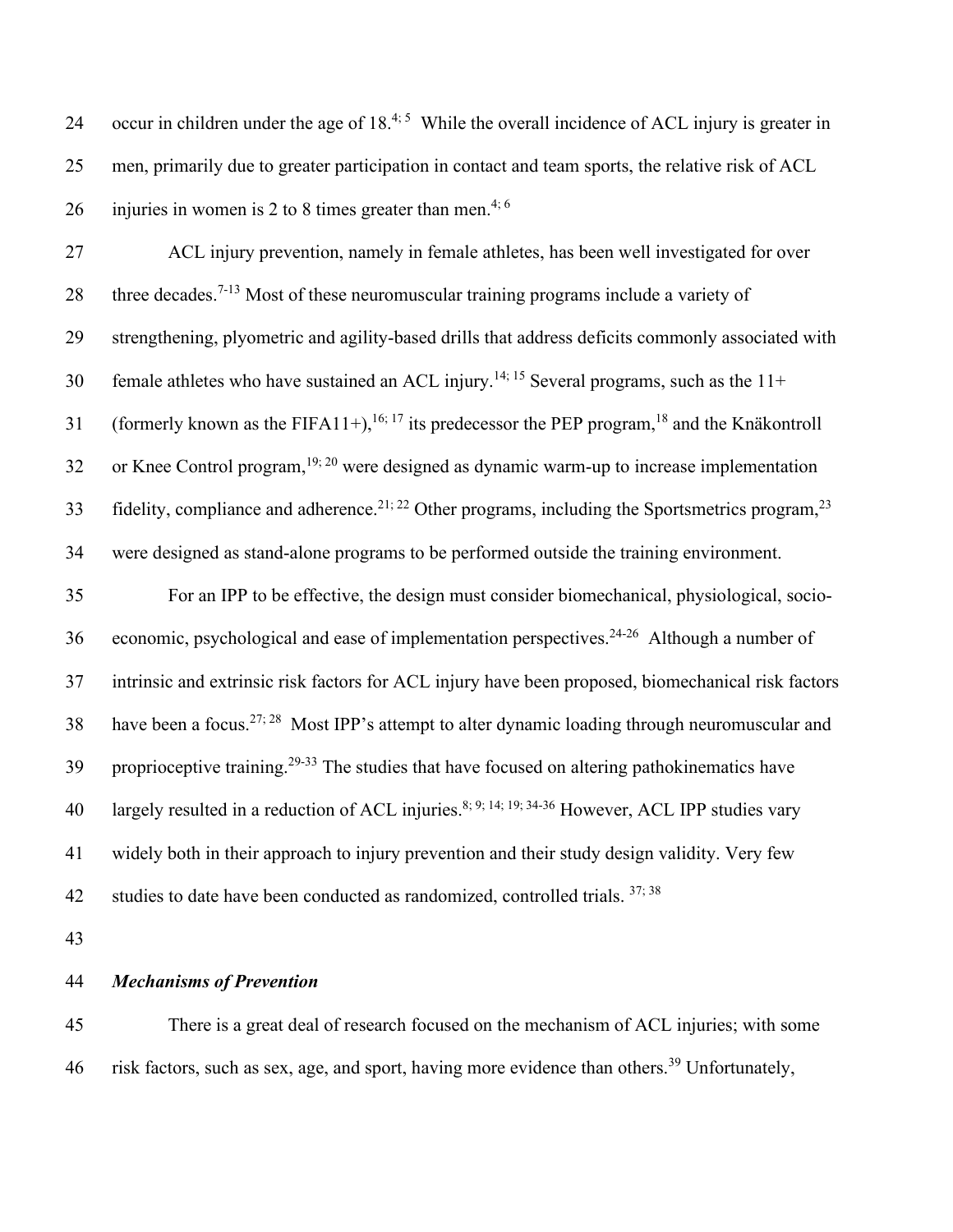without a complete understanding of the risk factors and mechanism of ACL injuries, researchers and clinicians alike are also without a complete understanding of what exactly makes ACL IPPs effective. Multiple meta-analyses have found that effective ACL IPPs include both strength and plyometric exercises, with mixed results on whether balance training is necessary for ACL injury 51 prevention.<sup>40-42</sup> Although balance exercises may not,<sup>40; 43</sup> proximal control exercises (defined as exercises that involve segments proximal to the knee joint) also seem to improve the efficacy of 53 ACL IPPs.<sup>43</sup> Such results could indicate that strengthening, particularly hip and core musculature, could be key in making an ACL IPP effective. However, the interdependence of program components is not well understood, and more importantly, understanding components' efficacy doesn't necessarily give deep insight into the actual mechanism behind ACL IPPs' effects.

 Stiff landings (large vertical ground reaction force, shallow hip and knee flexion) are associated with increased knee joint forces, however purely sagittal plane forces likely do not injury the ACL.<sup>44</sup> More so, frontal and transverse plane biomechanics, such as medial knee 61 displacement<sup>45</sup> or valgus collapse (hip adduction, hip internal rotation, and knee abduction),  $46;47$  may be associated with ACL injuries. Thus, researchers hypothesized that effective ACL IPPs would change frontal and transverse plane biomechanics. Interestingly, a 2018 meta-analysis found peak knee abduction moment was the only frontal plane variable impacted by ACL IPPs.<sup>48</sup> More often ACL IPPs seemed to change sagittal plane variables, including increased hip flexion (at peak and initial contact), increased peak knee flexion angles, and decreased peak knee flexion moment.<sup>48</sup> There are a number of limitations to biomechanical studies which must be considered when interpreting the ACL IPP biomechanical literature, including: the use of double vs. single limb tasks; non-sport-related tasks; anticipated vs. unanticipated tasks; testing in a laboratory vs.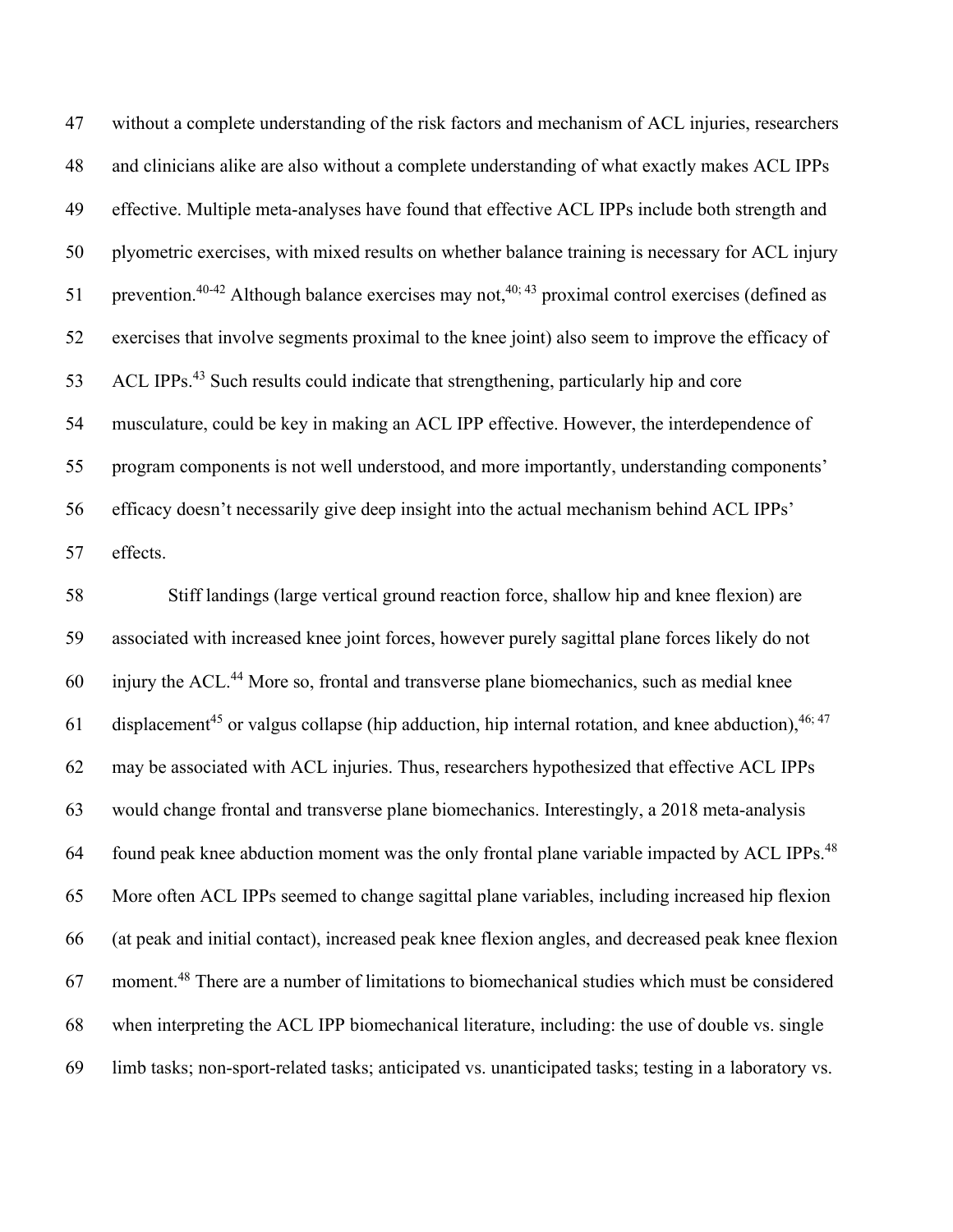on a court or field; a lower cognitive demand during laboratory-based tasks; a lack of retention

71 testing; the analysis of only one limb vs two; and many more.<sup>48-50</sup> *Regardless, further* 

*exploration is needed into if changing biomechanics is the mechanism of ACL IPPs.*

 Whether learning a new task or becoming more efficient, it is logical that for an athlete to 74 change their movement pattern there must be a change in their brain/neural activity.<sup>51</sup> Thus, motor control, neuroplasticity, and brain-behavior have recently garnered more attention, 76 particularly with respect to ACL IPP's mechanism. Grooms et al.<sup>52</sup> found that the augmented neuromuscular training program led to decreases in hip adduction during cutting which was related to decreased activity in knee sensory-visual-spatial and motor planning areas; and that decreases in hip adduction and knee rotation were associated with decreased motor cortex 80 activity.<sup>52</sup> Decreases in motor cortex activity suggest greater efficiency in processing, potentially improving transfer of practiced patterns to complex sporting environments. In a subsequent 82 larger study, Diekfuss et al.<sup>53</sup> found that the augmented neuromuscular training group had larger decreases in peak knee abduction moment then the control group (performing the Sportsmetrics program). The training group also had increases in functional connectivity between brain regions 85 of interest, where the control group had no changes. These studies<sup>52; 53</sup> and others<sup>54</sup> suggest that changes in brain-behavior may be related to changing biomechanics. In particular, employing motor learning principles may make greater biomechanical changes that are also unconscious, allowing the athlete to remain focused on their sport. *While the downstream effects on ACL IPP effectiveness need to be explored, the areas of brain-behavior change and motor learning within ACL IPPs are exciting.*

 Historically motor learning principles haven't been a focus in ACL IPP design. While the 92 augmented neuromuscular training discussed in the last paragraph<sup>52; 53</sup> requires significantly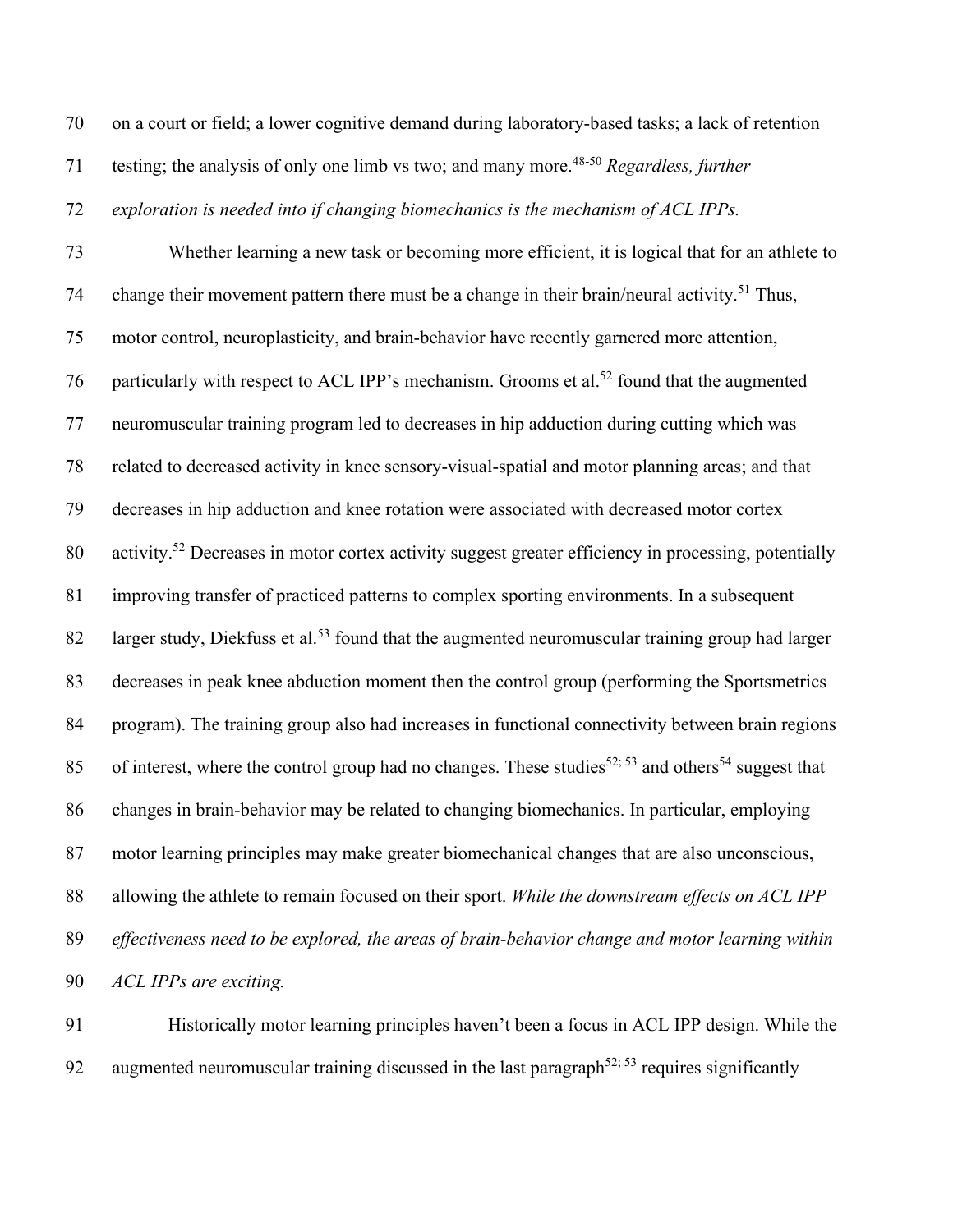technology, employing simple motor learning techniques are possible with minimal/no cost. For example, cues directing an athlete's attention externally are effective at changing movement 95 patterns and may better facilitate movements remaining automatic.<sup>53; 55; 56</sup> Interestingly, the  $11+$  manual displays pictures of "proper" movement patterns and gives directions such as "Make sure to keep your upper body straight; your hips, knees, and feet should be aligned; DO not let your 98 knees buckle inwards,"<sup>17</sup> all cues which direct focus internally. In contrast, the originally published Sportsmetrics program used external cues such as "Straight as an arrow," "Light as a 100 feather," "Shock absorber," and "Recoil like a spring."<sup>57</sup> These cues are external cues, directing the athlete's attention outside their body, and are analogies, a technique known to facilitate 102 implicit learning.<sup>58</sup> Implicit learning means an athlete develops an internal picture or understanding of a movement/task, rather than following rules or an order of operations. Implicit learning is also known to be effective in promoting automaticity and allowing athletes to better 105 dual task and handle stress.<sup>58</sup> As of yet, there are no studies comparing external and internal cuing as they relate to ACL injury prevention, however *external focus of attention/external cueing and implicit learning are easy strategies that can be implemented with little to no equipment and represent aspects of motor learning that clinicians and researchers should continue to explore.*

 Video and real-time visual feedback are other techniques that have been explored in ACL 111 injury prevention.<sup>56; 59-61</sup> To name a few, Harris et al.<sup>62</sup> found that behavior skills training with video feedback improved young female soccer players' skill and retention of a zig-zag drill. The 113 augmented neuromuscular training program used by Grooms et al<sup>52</sup> and Diekfuss et al.<sup>53</sup> projected a rectangle which deformed in real-time based on the athlete's trunk, hip, and knee movements, but the athletes were not given any instructions or explanation regarding the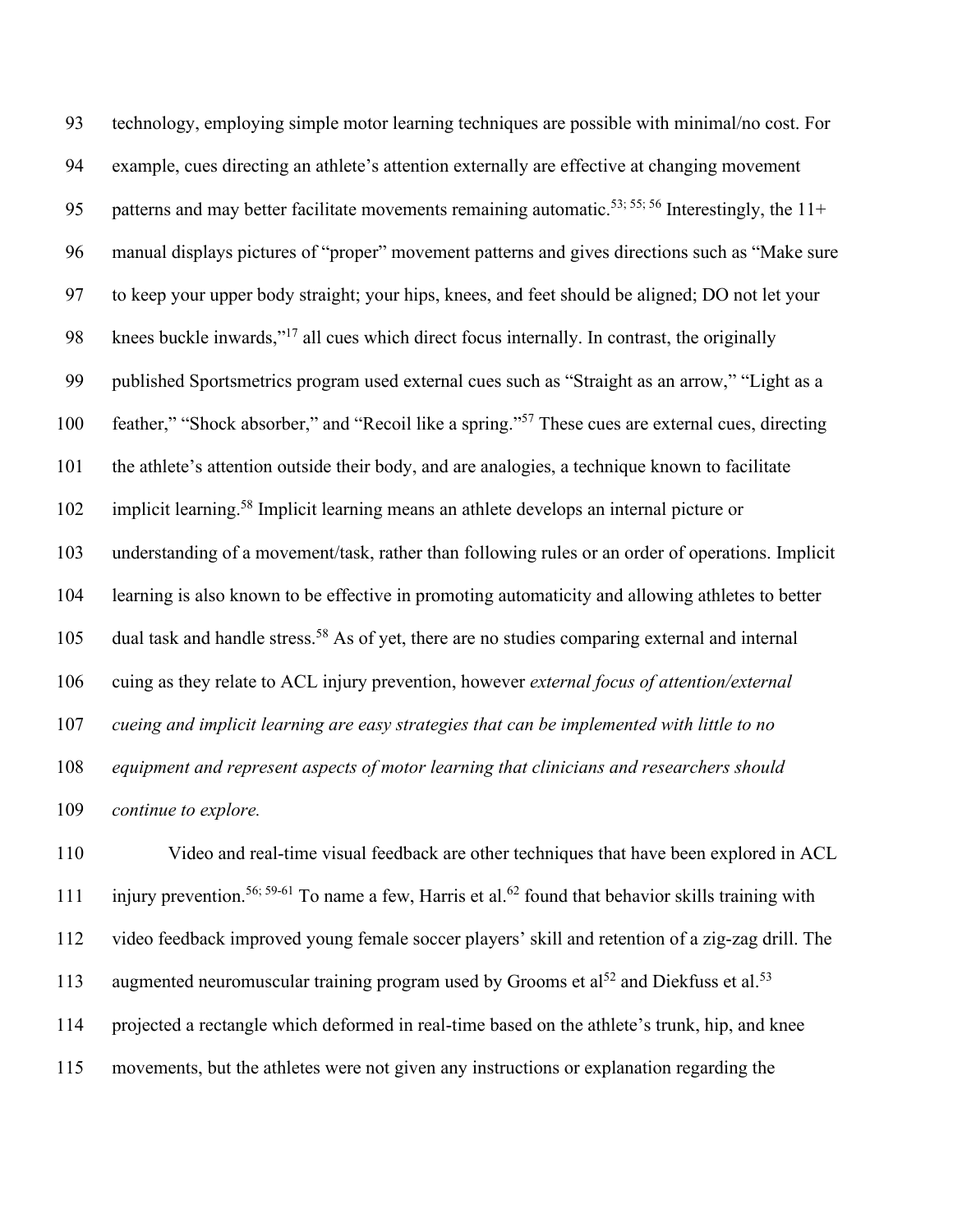- 116 rectangle. Video-based prevention strategies have limitations, in particular these strategies are
- 117 easier to implement on individual basis and require more equipment. Further, Benjaminse et al.<sup>61</sup>
- 118 found that male basketball players receiving video feedback had changes in their movement
- 119 patterns, but female players may need different feedback modalities. *The successes of video and*
- 120 *real-time feedback studies seem to support further investigation and attention, as well as*
- 121 *corroborate the integration of motor learning principles into ACL IPPs, be that through verbal*
- 122 *cues, small sided games, video or virtual reality.*
- 123

# *Mechanism of ACL IPP*

## **Clinicians/Practitioners**

- Effective ACL IPPs include strengthening, plyometric, proximal control, and sometimes balance components.
- Using external cues, directing the athletes' attention outside their body or to the outcome can facilitate changes in biomechanics and movements remaining unconscious.
- Motor learning principles, such as external focus of attention and implicit learning may be easily implemented in ACL IPPs and require little training and no equipment.
- Video or real-time feedback, particularly when working with an athlete individually, may be beneficial in changing movement patterns and another technique to integrate motor learning principles into ACL injury prevention.

## **Researchers**

- The interdependence of ACL IPP components is not well understood, nor the mechanism behind effective ACL IPPs.
- Although some ACL IPPs have demonstrated changes in biomechanics the relationship between efficacy and biomechanical change is still not well understood.
- Further research into the relationship between brain-behavior changes and biomechanics as well as the downstream effects on ACL IPP efficacy is needed.
- The integration of motor learning principles into existing or new ACL IPPs could improve efficacy as well as implementation.
- As technology rapidly develops, video, real-time feedback, and virtual reality may be exciting areas of ACL IPP research.

124

## 125 *Screening*

126 Identifying ACL injury risk is a controversial topic. A 2016 article by Roald Bahr<sup>63</sup>

127 highlighted the need for proper use of screening test properties, and currently there is a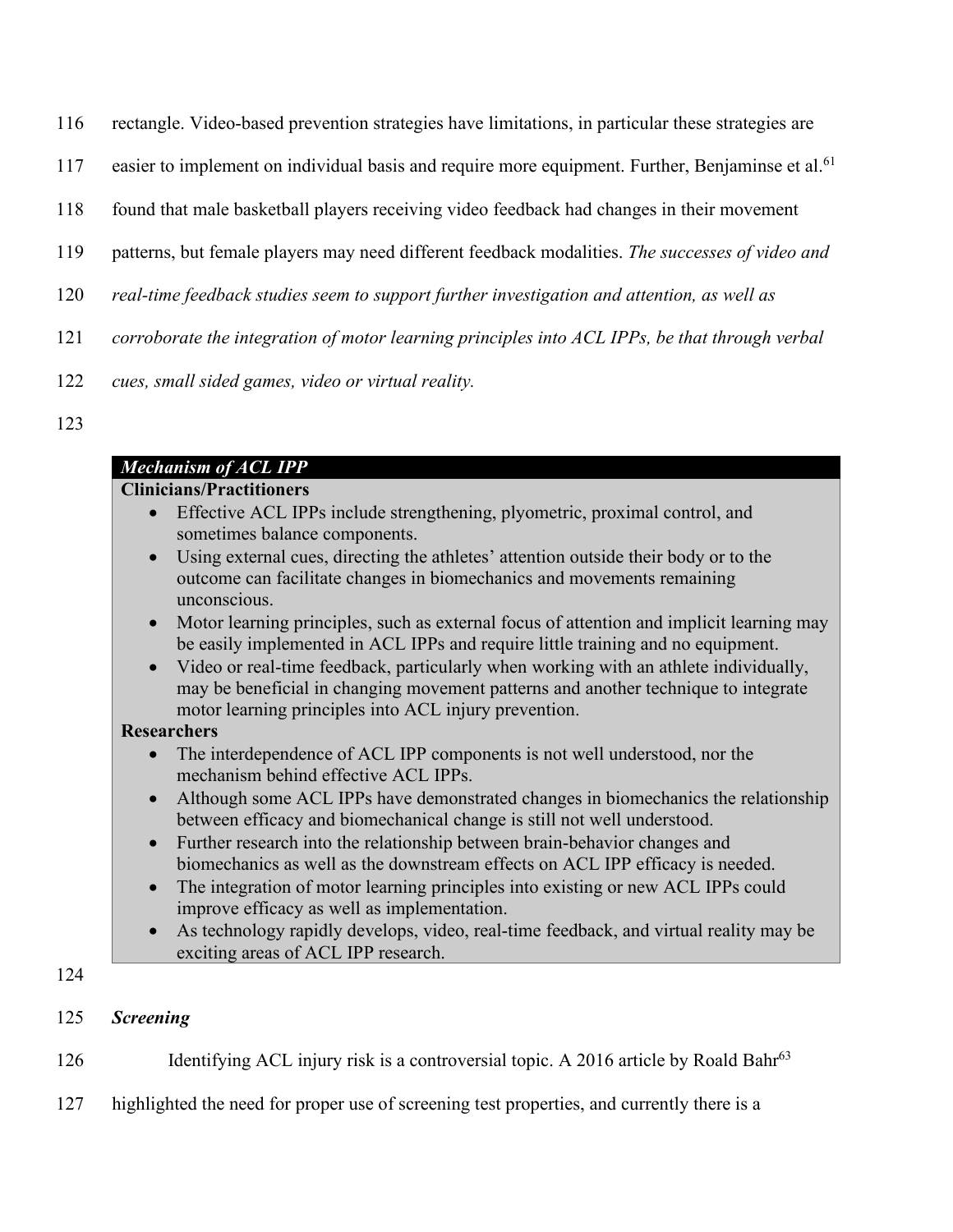128 recognition in the research community that no test(s) can accurately predict ACL injury risk.<sup>63</sup> A number of factors contribute to the absence of accurate screening tests. Without clearly identified risk factors or the interaction thereof, it is very difficult to know what variables are needed to screen. Further, screening studies require large sample sizes, and tests do not yet have the 132 sensitivity and specificity to recognize injury risk.<sup>64; 65</sup> Thus, while there may be value in big data and newer methodologies, such as computer learning algorithms, there is yet to be a proven ACL injury screening tool.

 Cost is a significant barrier to ACL IPP implementation but also to screening. *Research currently indicates that it is more cost effective to implement ACL IPPs in all athletes, than to*  137 screen and select athletes at risk.<sup>66-68</sup> One study modeled four hypothetical strategies for ACL 138 injury prevention in Australia.<sup>66</sup> The model found that implementing ACL IPPs in all athletes aged 12-25 involved in high risk sports (rugby, Australian rules football, netball, soccer, basketball, and skiing), not only prevented nearly \$700/person in future health care costs, but also had the lowest number needed to treat, and prevented the highest number of future knee 142 injuries and total knee replacements.<sup>66</sup>

143 In addition to identifying athletes at high risk for injury, screening is also used to identify 144 areas for ACL IPP individualization. Particularly in elite sport where more resources (staff, 145 equipment, and time) are available, programs are tailored to what the medical/performance team 146 deems to be the athlete's "needs." Whether programs are tailored strength training<sup>9,30</sup> or based 147 on biomechanics,<sup>69</sup> further research is needed into the efficacy of individualized ACL IPPs. 148 Individualized ACL IPPs are much harder to study as each cohort is  $N=1$ . However, from a 149 motor learning standpoint giving each athlete the opportunity to find their own motor solutions to 150 movement problems may be more effective.<sup>56; 59; 60</sup> ACL IPPs looking to foster neuroplasticity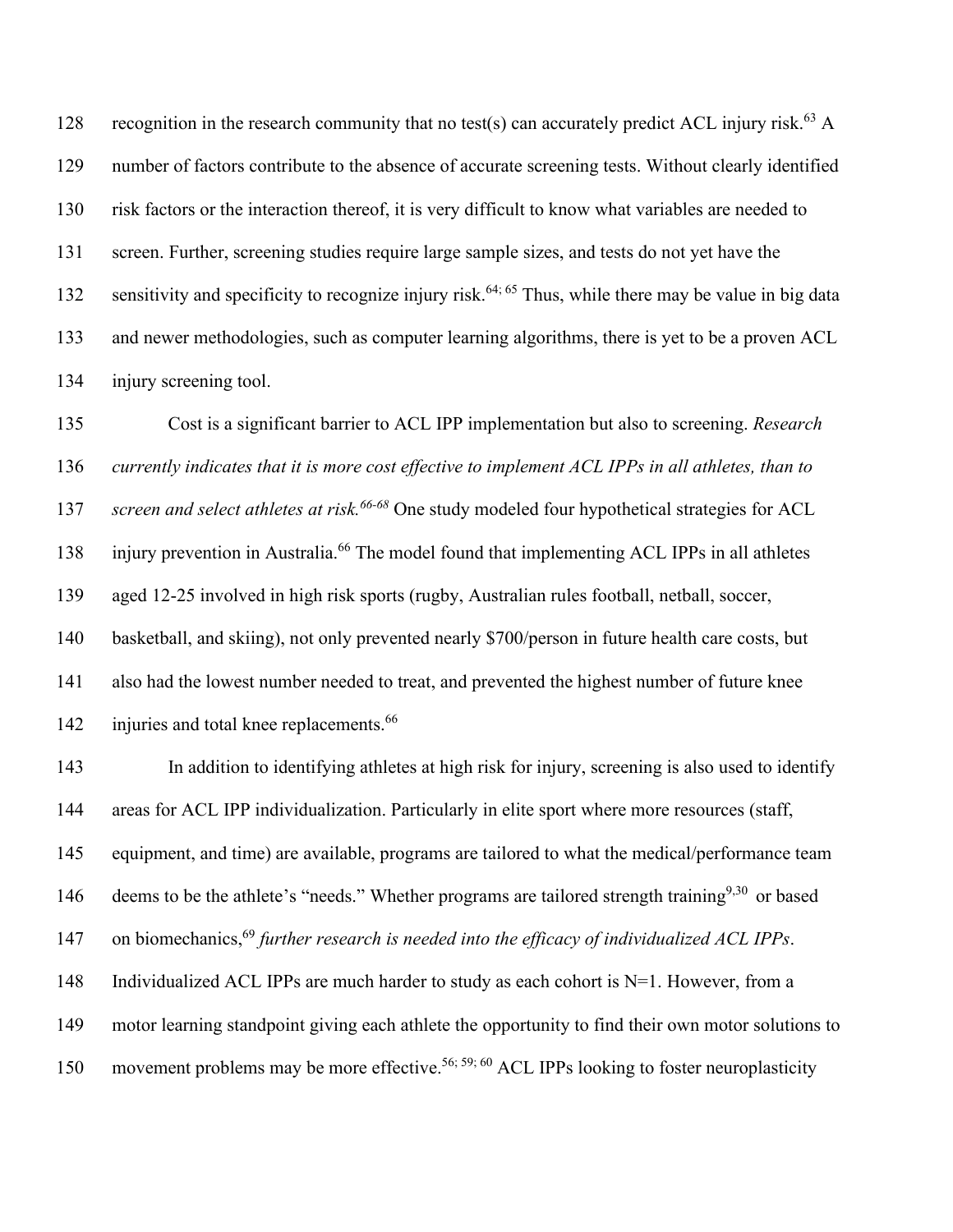- 151 must facilitate exploratory learning, which could involve video, small sided games or creation of
- 152 representative learning environments.<sup>56; 70</sup> ACL IPPs such as these could capture coaches
- 153 *attention as they would likely involve more technical skill work, however motor learning based*
- 154 *ACL IPPs may also be more complex in their set up and design requiring collaboration between*
- 155 *coaching and clinical/practitioner team, as well as subsequent efficacy research.*
- 156

## *Screening*

## **Clinicians/Practitioners**

- Clinicians should be wary of tests or algorithms that claim to predict ACL injury.
- It is more cost effective, both in implementation as well as in future health care costs, to provide ACL IPPs to all athletes than to screen and select at-risk athletes.

### **Researchers**

- The use of big data and technologically advanced methodologies could enhance researchers/clinicians ability to identify athletes at higher risk for ACL injuries.
- Greater understanding of ACL injury mechanism is needed to understand the complex relationship of risk factors and situational influence.
- Although difficult to study in a large scale, the efficacy of ACL IPP individualization is needed.
- 157

### 158 *Implementation*

 ACL injury prevention is possible, or more precisely, the risk of an ACL injury can be 160 reduced in many sports.<sup>71-74</sup> With good research support to back the use of ACL IPPs, but not screening, the challenge for clinicians and researchers alike is to prove effectiveness in real- world settings. Implementation success takes time. In general health research, the time lag 163 between successful program delivery and use in practice can be as high as 17 years.<sup>75</sup> There are a few studies, such as the Norwegian female handball ACL injury prevention study, that follow 165 successful implementation of an ACL injury prevention program (ACL IPP).<sup>76</sup> In the study's first season coaches delivered the neuromuscular training program. As compliance was low, physical therapists took charge of program delivery during the second intervention season,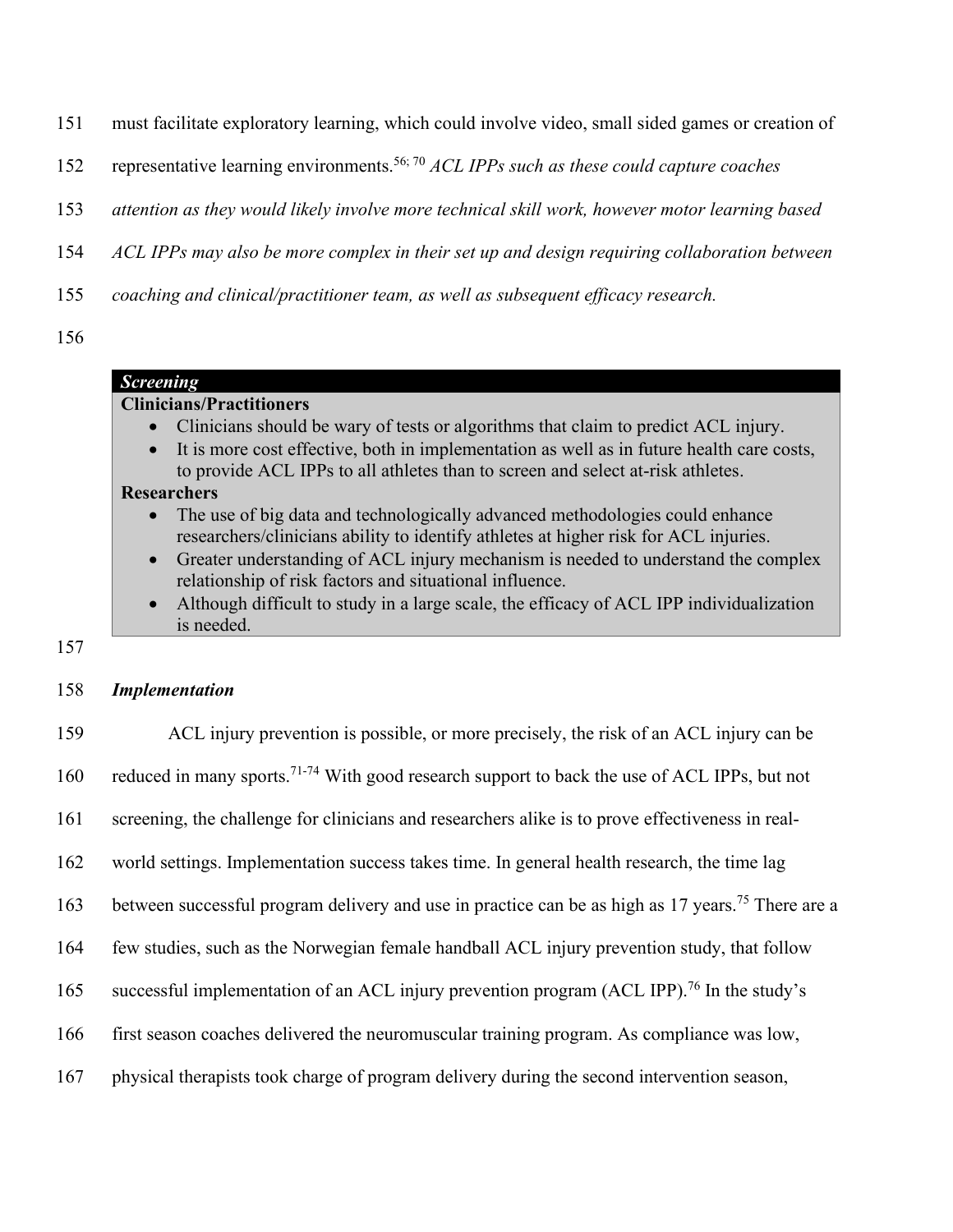increasing the compliance and successfully reducing ACL injuries. Following the study, responsibility shifted back to the coaches to continue the IPP. Unfortunately, the number of ACL injuries increased to even higher than pre-intervention. To mitigate this negative trend, the researchers organized a series of regional coaching seminars, free of charge, to increase knowledge and improve attitudes. The coaches received an instructional DVD and both the prevention and performance benefits were emphasized. Thirteen years after the intervention, the number of ACL injuries among the same group of female athletes was reduced by 50%. The injury reduction was attributed to increased coaching awareness, a new study showing a 50% reduction in severe knee injuries bolstering coaches' "buy-in", increased media attention, and a 177 new prevention webpage.<sup>76</sup> However, this "success story" is not normal. Over the last 10 years, the 11+ has been widely distributed by FIFA (Fédération Internationale de Football Association), which theoretically would increase the global exposure 180 of the IPP in the soccer community.<sup>16</sup> However, in a study among amateur soccer coaches in 181 Germany more than half of the coaches were unaware of the  $11 + .77$  In most sports, the coach is key for IPP implementation and compliance, especially amongst non-elite and youth athletes, where fitness or medical staff are not as robust. Thus, a lack of coaching awareness emphasizes the importance of improving the knowledge translation from national sport federations to local sports clubs. It also emphasizes the value of coaching education. *Coaching education programs should include both theoretical and practical use of ACL IPPs to ensure better knowledge of available programs as well as how to use and implement them.* The 11+ is an effective IPP, but several studies have pointed out barriers to 189 implementation. O`Brien and Finch<sup>78; 79</sup> analyzed the injury prevention perceptions of soccer

190 coaches, fitness coaches and physiotherapists from youth male soccer academies<sup>78</sup> and from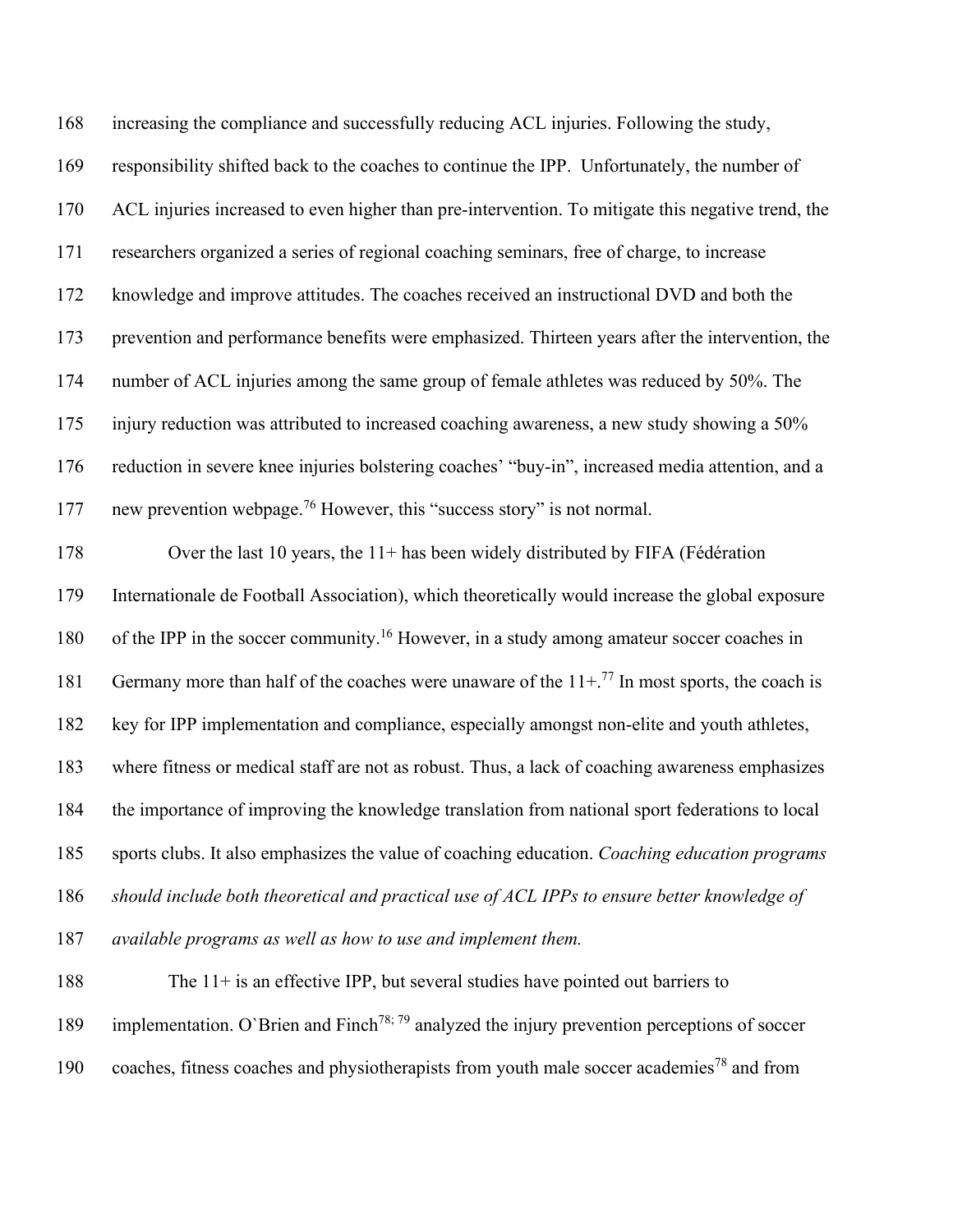191 professional male soccer teams in 4 different countries.<sup>79</sup> All participants fully supported the use of IPPs, acknowledging the need for prevention programs, and agreed that to enhance the impact of IPPs requires a detailed understanding of each team's specific implementation context. Among the youth soccer staff, the impression was that the 11+ needed modification to achieve a better reach; including suggestions like modifying the program's content to contain more 196 challenging exercises, as well as greater exercise variations and progressions.<sup>78; 79</sup> A survey of 197 female soccer coaches in the US found that cost was the primary barrier to IPP implementation.<sup>80</sup> 198 Dix et al.<sup>80</sup> elaborated that "cost," was probably not the cost of the IPP itself, since most prevention program are available for free. Rather, many coaches who did not use an ACL IPP viewed IPP implementation as not a coaches' responsibility, thus cost was associated with hiring 201 additional staff, such as fitness staff.<sup>80</sup> Coaches who did not use an ACL IPP also identified a lack of practical training in instructing an IPP as a barrier.80 *These findings further support including ACL IPPs in coaching education, but also improving awareness that many ACL IPPs are free, and effective regardless of whether implemented by a coach or by a medical professional.68*

 A study from Canada examined facilitators and barriers to implementation of the 207 iSPRINT program among junior high school athletes, a program previously shown to reduce 208 the risk of sport related injury in youth. $^{82}$  Facilitators of implementation success included evidence strength and quality, adaptability, implementation climate, culture and having a high level of compatibility. Barriers to implementation included intervention complexity, planning and readiness for implementation. Statements like the IPP was "too time consuming" or "boring" 212 are also well-known barriers.<sup>83; 84</sup> Thus, strategies to help implementation may include modifying 213 the program, decreasing the number of components, or reducing the equipment required.<sup>81</sup>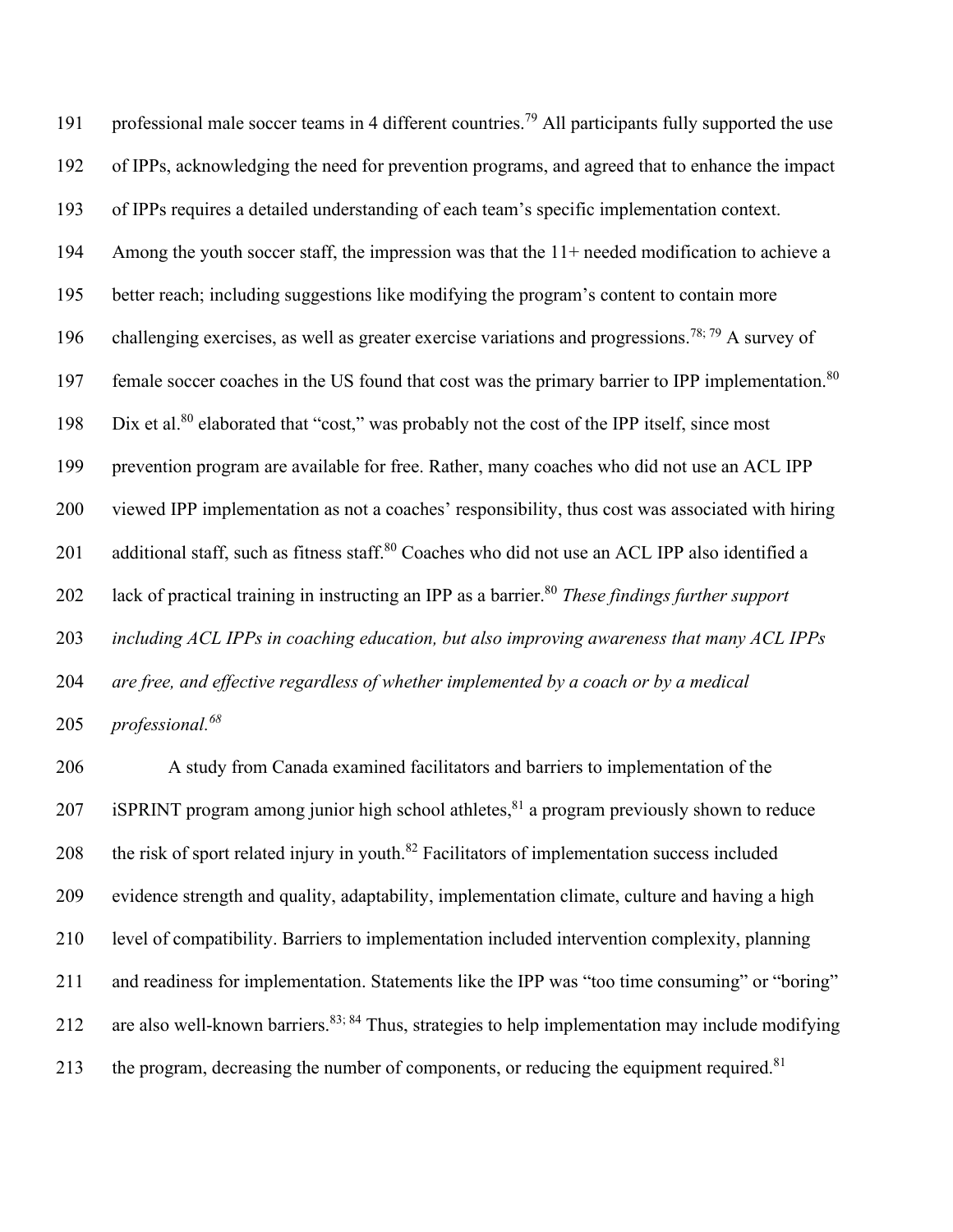- 214 Researchers could consider developing shorter, yet still effective programs.
- 215 *Clinicians/practitioners working with teams should collaborate with coaches, athletes, parents,*
- 216 *and other stakeholders to identify barriers and strategize implementation solutions.* It is
- 217 important keep in mind, though, that changes or modifications the content of a IPP should be
- 218 followed by a re-evaluation of the program's effectiveness.<sup>85</sup>
- 219

## *Implementation* **Clinicians/Practitioners** • Coaching education should include background on ACL IPPs, the benefits of program use, as well as instructions on how to teach the program to their team(s). • Coach-led ACL IPPs can be as effective in preventing injury as ACL IPPs led jointly by coaches and medical staff. • Most ACL IPPs are free!

• Key stakeholders, including clinicians/practitioners, coaches, parents, and athletes should work together to identify barriers and collaborate to strategize implementation solutions.

### **Researchers**

- Common barriers to implementation include, duration and number of components, thus developing and testing shorter ACL IPPs could help facilitate use.
- In some environments, such as soccer academies, developing programs with more challenging components and a greater diversity of exercises and progressions could facilitate ACL IPP implementation.

220

221 *Compliance / Adherence*

222 The effectiveness of any intervention is determined jointly by its efficacy and user 223 adherence.<sup>85</sup> Adherence and compliance are terms often used interchangeably, however have 224 important differences (Table 1). <sup>86</sup> Many studies have proven that severe knee injuries can be 225 prevented,<sup>42; 87; 88</sup> however few studies have investigated the compliance, and none, to the authors 226 knowledge, have examined adherence.<sup>89</sup> Soligard et al.<sup>9</sup> testing the effect of the 11+, found a 227 32% reduction of injuries among female youth soccer players. In a secondary analyses 228 comparing players with a high compliance (1.5 session per week) to players with intermediate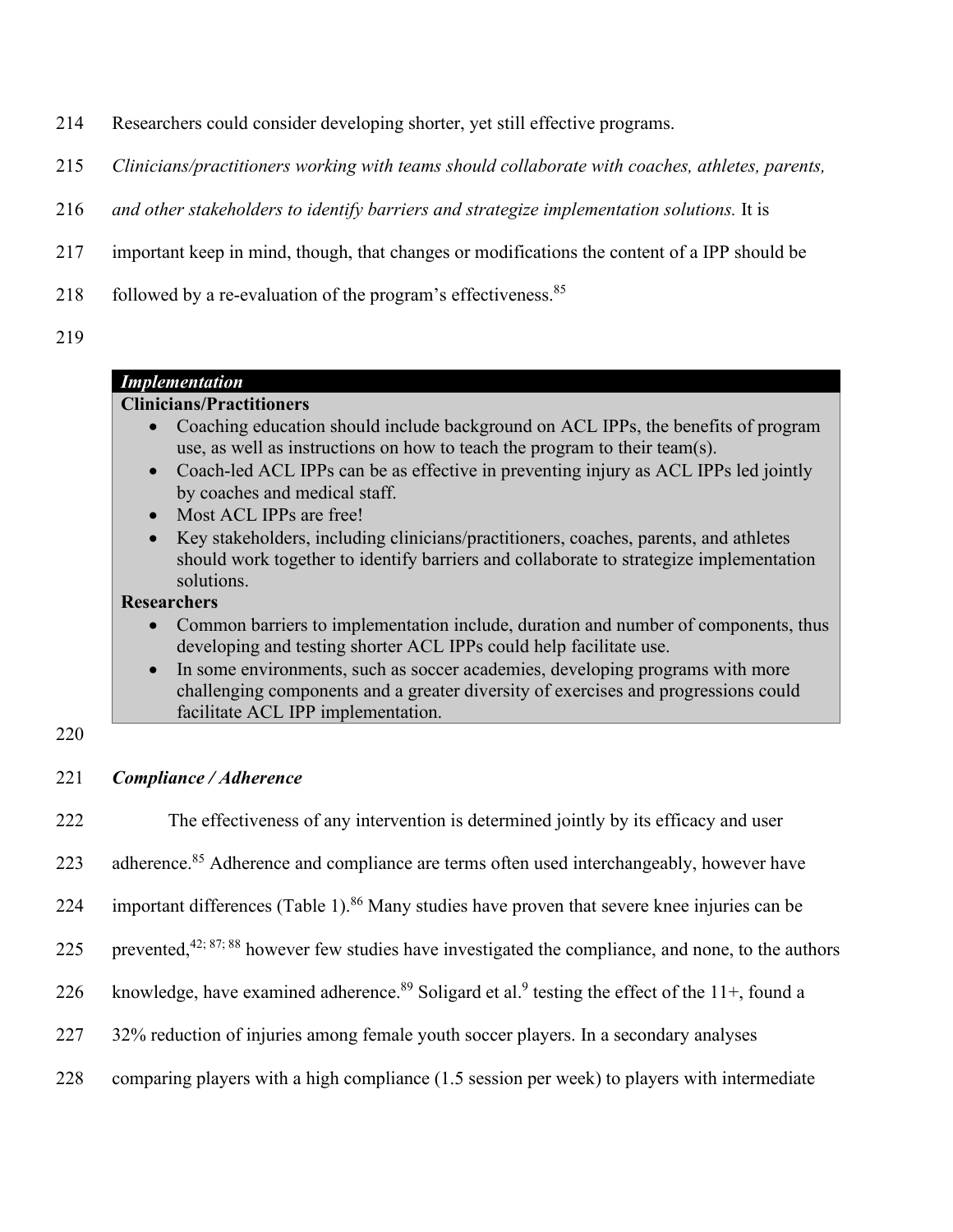| 229 | compliance (0.7 sessions per week) they found that players with high compliance had a 35%                           |
|-----|---------------------------------------------------------------------------------------------------------------------|
| 230 | lower injury risk. <sup>89</sup> Such findings were echoed in data from Canada <sup>90</sup> as well as by Silvers- |
| 231 | Granelli et al. <sup>89</sup> who found the same pattern in collegiate male soccer players; higher program          |
| 232 | compliance lead to greater benefit with respect to decreased injury risk and severity of injury.                    |
| 233 | The Swedish Knäkontroll study found an impressive 64% reduction ACL injury risk                                     |
| 234 | among female youth soccer players. <sup>72</sup> The compliance analyses showed that players with high              |
| 235 | compliance had significantly reduced ACL injury risk compared to players with low                                   |
| 236 | compliance. <sup>19</sup> Thus, the relationship between high compliance and reduction of injuries is clear,        |
| 237 | however more real-world strategies to improve compliance are needed.                                                |

Table 1

## *Compliance and Adherence as defined by McKay and Verhagen86*

**Compliance –** "refers to the act of an individual conforming to professional recommendations with regard to prescribed dosage, timing, and frequency of an intervention." **Adherence -** "is a process influenced by the environment, recognizing that behaviour is shaped by social contexts as well as personal knowledge, motivation, skills, and resources."

- 
- 

## *Techniques for Enhancing Implementation, Compliance, and Adherence*

 O'Brien and Finch stated: "To succeed in implementing the prevention exercises we need to understand how coaches, players and team members perceive the programs. Who should be responsible for injury prevention, when should it be performed, (who, when and how?). These 245 questions need to be modified/customized to the sport and age group." <sup>91</sup> This quote touches on a progression that could help optimize IPP implementation, compliance, and adherence, *recognizing and taking responsibility, identifying the key stake holders and the culture, identifying barriers, strategizing solutions unique to the group.*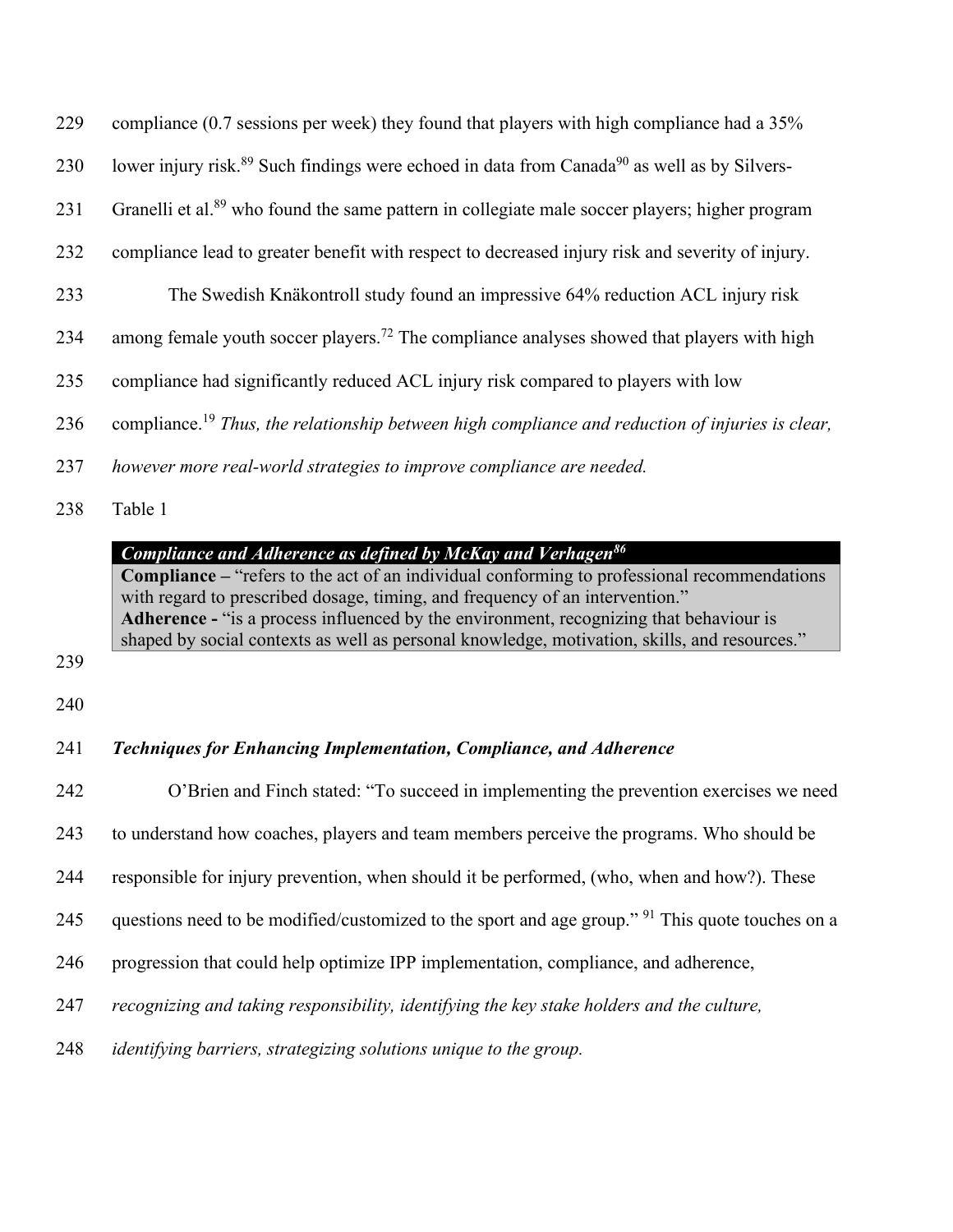249 One successful strategy to bolster adherence is to let the IPP act as a warm-up.<sup>92</sup> Using 250 the ACL IPP as a warm-up relies on high player attendance at training sessions to assure that 251 most players get a "high enough" IPP dose to have a preventive effect, <sup>93</sup> however it also bolsters 252 comradery and decreases reliance on individual motivation or behavior. A common complaint 253 from coaches regarding ACL IPPs as warm-ups was that the programs took away valuable or 254 limited training session time. In response, Whalan et al.<sup>94</sup> tested rearranging the order of the  $11+$ . 255 The study found that by *simply performing the strengthening portion of the 11+ after the*  256 *training session (the dynamic stretching and running portions still used as a warm-up) player*  257 compliance improved and the number of severe injuries and total injury burden decreased.<sup>94</sup> 258 Several studies have demonstrated an effect of the  $11+$  on athlete performance.<sup>95-97</sup> As 259 coaches are key to implementation and compliance, particularly at the youth and non-elite levels, 260 improved performance may act as another attractive message to coaches and players convincing 261 them to use an IPP regularly. Further, in professional soccer injuries negatively influence the 262 team performance,<sup>92</sup> thus if reducing injuries and enhancing athletic performance are not 263 *enough to earn coach "buy-in," improved player availability and team performance may*. 264 *Using role-models is another way that approach prevention with both athletes and*  265 *coaches.* An Australian study found that community-level athletes respond to non-elite role-266 models, while coaches role-models are a combination of both high level and non-elite athletes.<sup>98</sup> 267 Role-models that appeal to the coach's moral obligations to keep the players healthy could be 268 successful in bolstering ACL IPP implementationand adherence.<sup>98</sup>

269

| Compliance/Adherence            |                                                                                       |  |  |
|---------------------------------|---------------------------------------------------------------------------------------|--|--|
| <b>Clinicians/Practitioners</b> |                                                                                       |  |  |
|                                 | • There is a clear relationship between compliance with effective ACL IPPs and injury |  |  |
|                                 | reduction.                                                                            |  |  |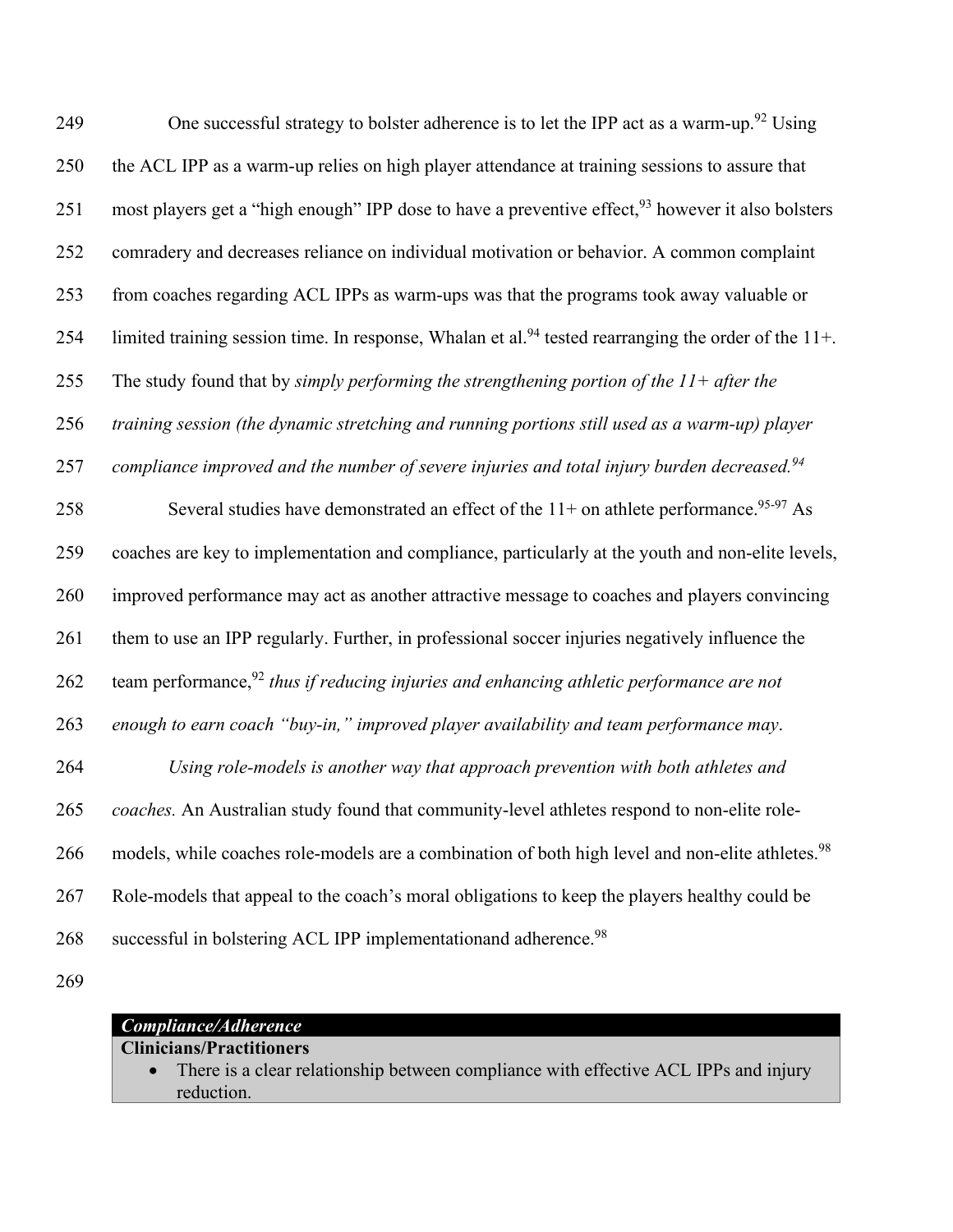| • Clinicians/practitioners may find that education and discussions with coaches may be |
|----------------------------------------------------------------------------------------|
| helpful in convincing them to implement an ACL IPP. In particular, education on the    |
| physiological and performance benefits of ACL IPPs as well as the benefits endowed     |
| by greater player availability may be convincing.                                      |

• Role-models may be beneficial for demonstrating and leading both players and coaches in ACL IPP implementation and compliance.

### **Researchers**

- More information on ACL IPP dosage could allow for an understanding of a minimum dosage needed to achieve injury reduction as well as the dose-response relationship.
- Compliance and program fidelity should be reported in ACL IPP literature.
- 270

### 271 *COVID-19*

272 COVID-19 (2019 novel coronavirus, SARS-CoV-2) was declared a global pandemic in

273 March  $2020.^{99}$  Due to the circumstances surrounding the COVID-19 pandemic, most countries

274 suspended sport to mitigate the spread of infection, and many athletes found themselves in

275 lockdown, unable to train outside or access gyms/facilities. Lockdown conditions represented a

276 massive obstacle to attaining or maintaining optimal performance and physiological fitness.

277 Suboptimal preparation and fitness are known risk factors for injury,  $100-102$  as is match

 $278$  congestion,<sup>103-105</sup> leading many researchers and clinicians to hypothesize that increased injury

279 rates would occur upon return to sport after COVID-19. $106-109$ 

280 The Bundesliga in Germany was the first major sporting league to return to competition.

281 In the first three weeks of matches post-lockdown, the injury rate increased three-fold, from 0.27

282 to 0.74 injuries per match.<sup>110</sup> Thus far, only anecdotal reports of increased knee injuries rates

283 exist in young female athletes, but increased numbers of ACL injuries have been reported in the

284 NFL.<sup>111; 112</sup> The only comparisons for the COVID-19 lockdown are to unanticipated season

285 breaks such as the player's union strike in the NFL (National Football League).<sup>113</sup> Table 1

286 describes the ACL injuries in the pre- and regular season in 2011 after a lockout which shortened

287 preseason and the 2020 COVID-19 shortened season. As predicted, $106-109$  higher ACL injury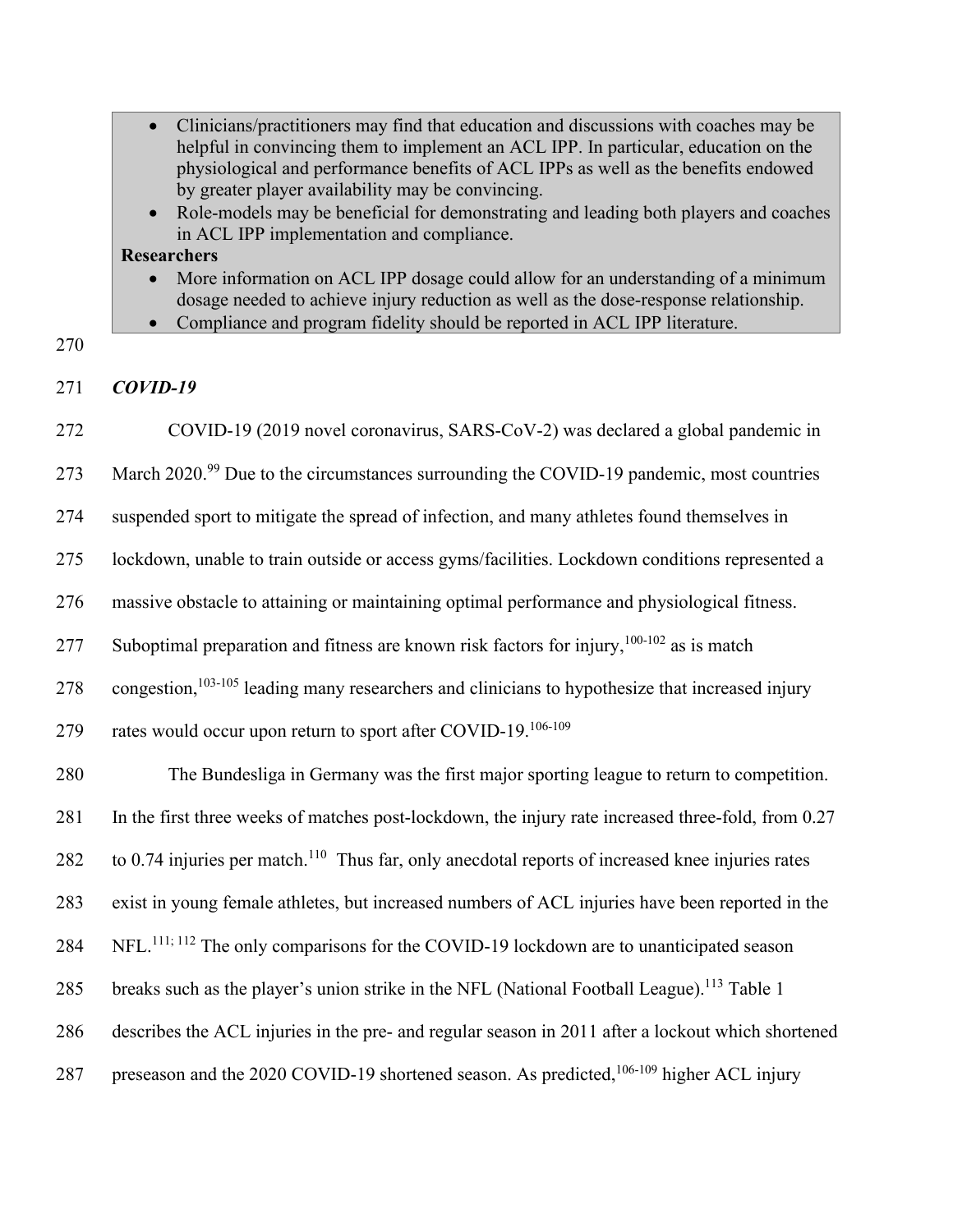- 288 rates have been observed, yet the full physical, psychological, nutritional and economic
- 289 implications of the pandemic are still largely unknown.<sup>114</sup>
- 290
- 291 **Table 1.** Number of ACL injuries in the NFL seasons around the 2011 Lockout and 2020
- 292 COVID-19 affected season $111; 112$

|                            | Preseason/Off-Season<br><b>Organized Team Activities</b> | <b>Regular Season/Post-Season</b> |
|----------------------------|----------------------------------------------------------|-----------------------------------|
|                            | (OTA)                                                    |                                   |
| 2010 (Full season)         | 64 Games/11 ACL injuries                                 | 331 Games/35 ACL injuries         |
| 2011 (NFL Lockout,         | 64 Games/13 ACL injuries                                 | 331 Games/35 ACL injuries         |
| <b>Limited Preseason</b>   |                                                          |                                   |
| Training)                  |                                                          |                                   |
| 2012 (Full season)         | 64 Games/29 ACL injuries                                 | 331 Games/33 ACL injuries         |
|                            |                                                          |                                   |
| 2018 (Full season)         | 64 Games/ 13 ACL injuries                                | 331 Games/21 ACL injuries         |
| 2019 (Full season)         | 64 Games/ 17 ACL injuries                                | 331 Games/32 ACL injuries         |
| 2020 (COVID-19, Data as of | No Preseason Games/11 ACL                                | 256 Games/41 ACL injuries         |
| <b>January 3, 2021)</b>    | injuries                                                 |                                   |

293 Abbreviations: ACL Anterior Cruciate Ligament, COVID-19 2019 Novel Coronavirus, NFL

- 294 National Football League, OTA Organized Team Activities,
- 295

 It is critical for the sports medicine community to continue to guide athletes and sporting organizations as they resume training and competition. Balancing finances with the implications on athletes' health is obligatory. For example, scheduling an adequate preseason and avoiding 299 match congestion are two well-supported risk mitigation strategies.<sup>100-105</sup> Fewer games means less revenue, however financial viability must be weighed against both the quality and safety of play. Especially for younger and non-elite athletes for whom games are not revenue generating, leagues/clubs should use meticulous caution in scheduling and planning seasons. After lockdowns, particularly if athletes are limited in their training intensity and volume, athletes may need another, or longer, preseason to rebuild their chronic loads and prepare them for the intensity of full team training sessions and games. Tournaments or periods of congested matches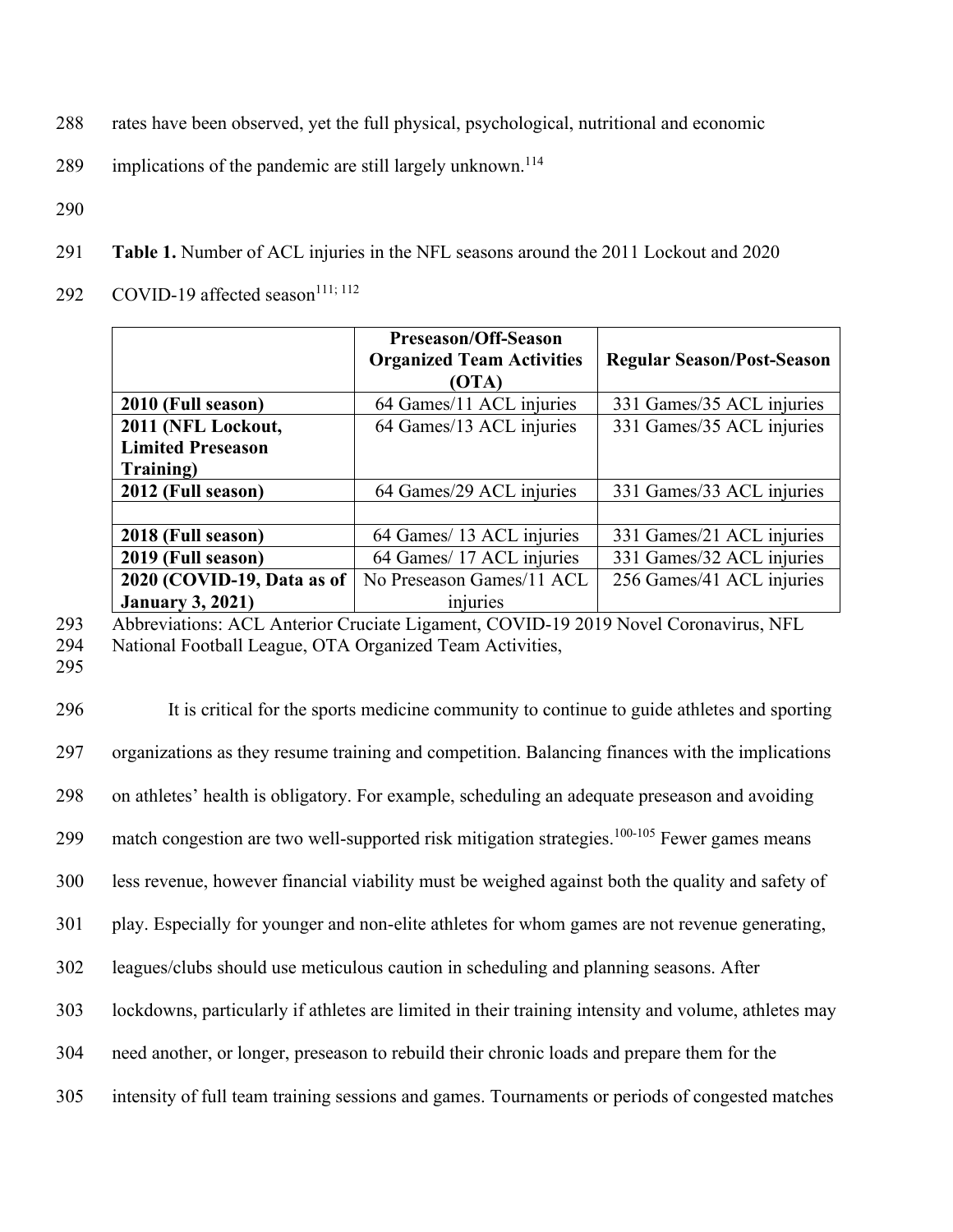- 306 should not be scheduled until athletes have adequate fitness (both cardiovascular as well as
- 307 rebuilt strength), with particular attention to young athletes who participate on multiple teams.
- 308 *Whether via interpreting existing literature to ensure athletes build adequate fitness and physical*
- 309 *preparation or explicitly implementing ACL IPPs, clinicians and practitioners must use their*
- 310 *clinical reasoning and best judgement as there is no precedent and no research proven*
- 311 *techniques to reduce ACL injuries after long lay-off periods, such as during COVID-19.*
- 312

### *COVID-19*

## **Clinicians/Practitioners**

- After a shortened preseason or preparation athletes are at a higher risk for injury.
- Longer, or a second, preseasons helping athletes rebuild their chronic load, and avoiding congested match schedules, may help in reducing athletes' risk.
- Clinicians and practitioners must use their clinical reasoning and best judgement to interpret and extrapolate from the existing literature in building evidence-informed return to play plans for their athletes.

## **Researchers**

- To-date there are no research-backed protocols or programs for returning to sport after long lay-offs, such as lockdown. Post-COVID-19 return to play case-studies and caseseries will be valuable for sharing successes and failures.
	- o Although sometimes harder to publish, unsuccessful programs or protocols, may be as valuable to the sports medicine community as successful programs.

### 313

### 314 *Future Directions*

- 315 Beyond the areas already discussed, there are other gaps in the ACL IPP literature related
- 316 to sports, sex, geographical region, race/ethnicity, as well as now the impact of COVID-19.
- $317$  Much of the ACL IPP research is in soccer.<sup>42</sup> Some research exists in handball, as well as
- 318 basketball and volleyball, however there are other high risk sports which need attention.<sup>115</sup>
- $319$  Approximately 20 million people play netball wordwide.<sup>116</sup> Predominantly a women's sport, the
- $320$  sport has a very high ACL injury rate<sup>117</sup> likely due to the rapid decelerations and pivoting
- 321 required. To date, there is only one netball knee injury IPP published.<sup>117</sup> Smaller, somewhat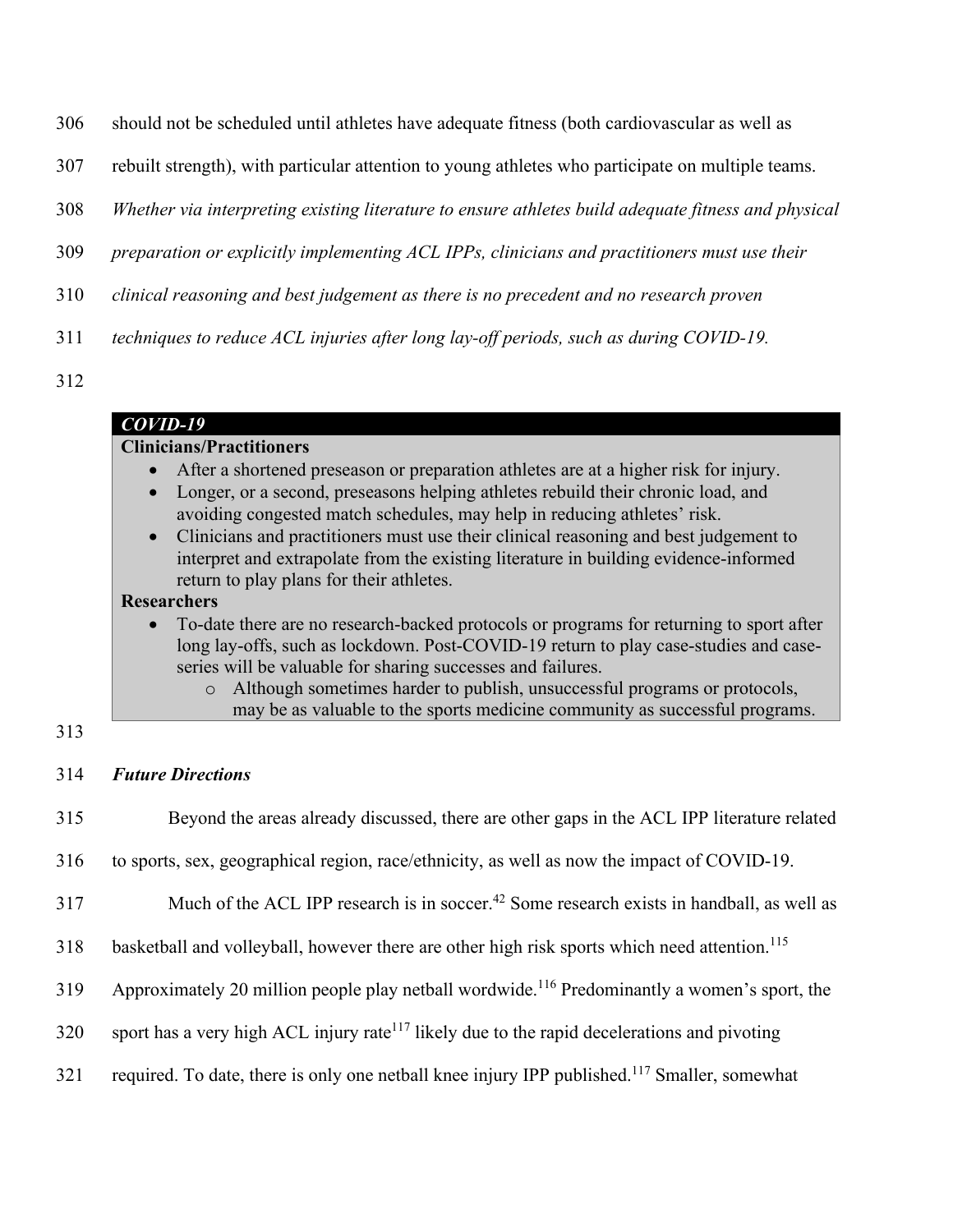more regional, sports with high ACL injury risks but little research also include lacrosse<sup>118</sup> and Australian rules football.118; 119 *Coaches, athletes, and parents should use established programs in similar sports until sport-specific programs are designed and researched.* 

 Individual sports have also gotten less attention than team sports. Due to its extremely  $\frac{120-122}{20}$  high ACL injury risk, skiing has had the most ACL IPP research of individual sports.<sup>120-122</sup> However, sports such as gymnastics<sup>123</sup> and wrestling<sup>123; 124</sup> also carry high risk for ACL injury and require further prevention work due to their unique demands. There is a sparsity of injury surveillance data on smaller "extreme" sports such as skateboarding, BMX, break dancing, or parkour. Information on the incidence of ACL injuries in such sports will help inform whether prevention programs are needed.

 The higher risk for ACL injuries in women<sup>42; 125</sup> has garnered both more attention and 333 research funding. In total numbers, however, more men experience ACL injuries.<sup>125</sup> One of the first ACL IPPs published was in men exclusively,<sup>71</sup> however, since then there have been 335 comparatively fewer studies of ACL IPPs in men than women.<sup>11; 12; 126; 127</sup> Thus, more research on programs effective in men as well as if there are differences that tailor programs to each sex is needed.

 Sport specialization in young athletes is common. Talented young athletes may play on multiple teams, increasing their training time, match exposure, and injury risk. <sup>128</sup> While sport specialization research is sometimes focused on overuse injuries,<sup>129</sup> acute injuries such as ACL injuries, and the long term impact of prevention strategies requires further investigation.

 Owoeye et al.<sup>11</sup> examined the efficacy of the  $11+$  program in young Nigerian men. To date, their study remains one of the few ACL IPP studies not to be conducted in North America, 344 Europe, or Australia.<sup>87; 130; 131</sup> Multiple meta-analyses of ACL-IPPs have included only studies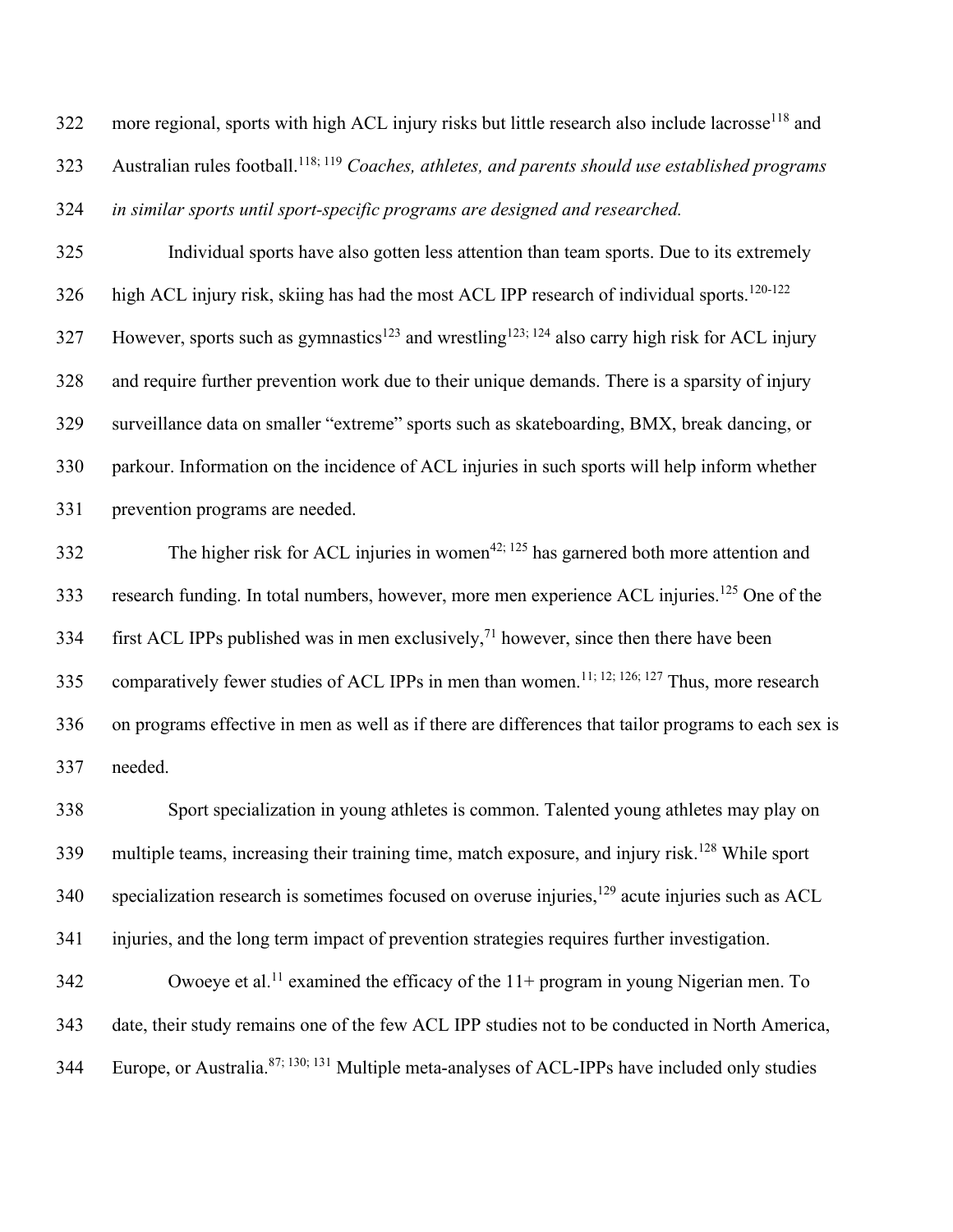- $345$  from the US and Europe.  $^{130; 131}$  Such lack of diversity in study location would suggest also a
- 346 lack of ethnic diversity in the study populations, however given a lack of reporting
- 347 guidelines/requirements for publication it is impossible to know. Recently, Dr. Tracy Blake
- 348 wrote a powerful article<sup>132</sup> calling on researchers worldwide to use culturally competent research
- 349 practices and both reporting and discussing the relevant biases and generalizability. ACL IPP
- 350 research must heed these calls as well as improve regional investigations on knowledge,
- 351 behavior, implementation, such as Owoeye et al  $(2)$ .<sup>133</sup> in Nigeria.
- 352

### *Future Directions*

## **Clinicians/Practitioners**

- Clinicians, coaches, parents, and athletes in under-researched high ACL risk sports with similar movement patterns should use established ACL IPPs until sport-specific programs can be established and researched.
	- o For example, given the similarities between women's lacrosse and soccer, the 11+ program may be beneficial for lacrosse players until lacrosse-specific programs are available.
- Clinicians, coaches, parents, and athletes working in under-researched areas should work with their communities to identify the unique ACL IPP barriers and facilitators strategizing community-oriented solutions and sharing successes and failures with the wider sports medicine community.
- Clinicians/practitioners should take the time to investigate the disparities in health care, sports medicine, and injury prevention access in their own communities. Becoming an ally**<sup>134</sup>** is a powerful step in reducing disadvantages.

### **Researchers**

- More research is needed in high risk team sports, such as Netball, lacrosse, and Australian rules football, as well as individual sports, such as gymnastics and wrestling.
- There are indications that men and women may respond to ACL IPPs differently. Thus, research into tailored programmatic differences for each sex as well as effective programs for men is needed.
- Research on ACL IPPs should not be limited to the US, Australia, and Europe. Greater diversity in both the study locations and populations is necessary. Further, culturally competent research methods must be followed in ACL IPP publications.

353

## 354 **Conclusion**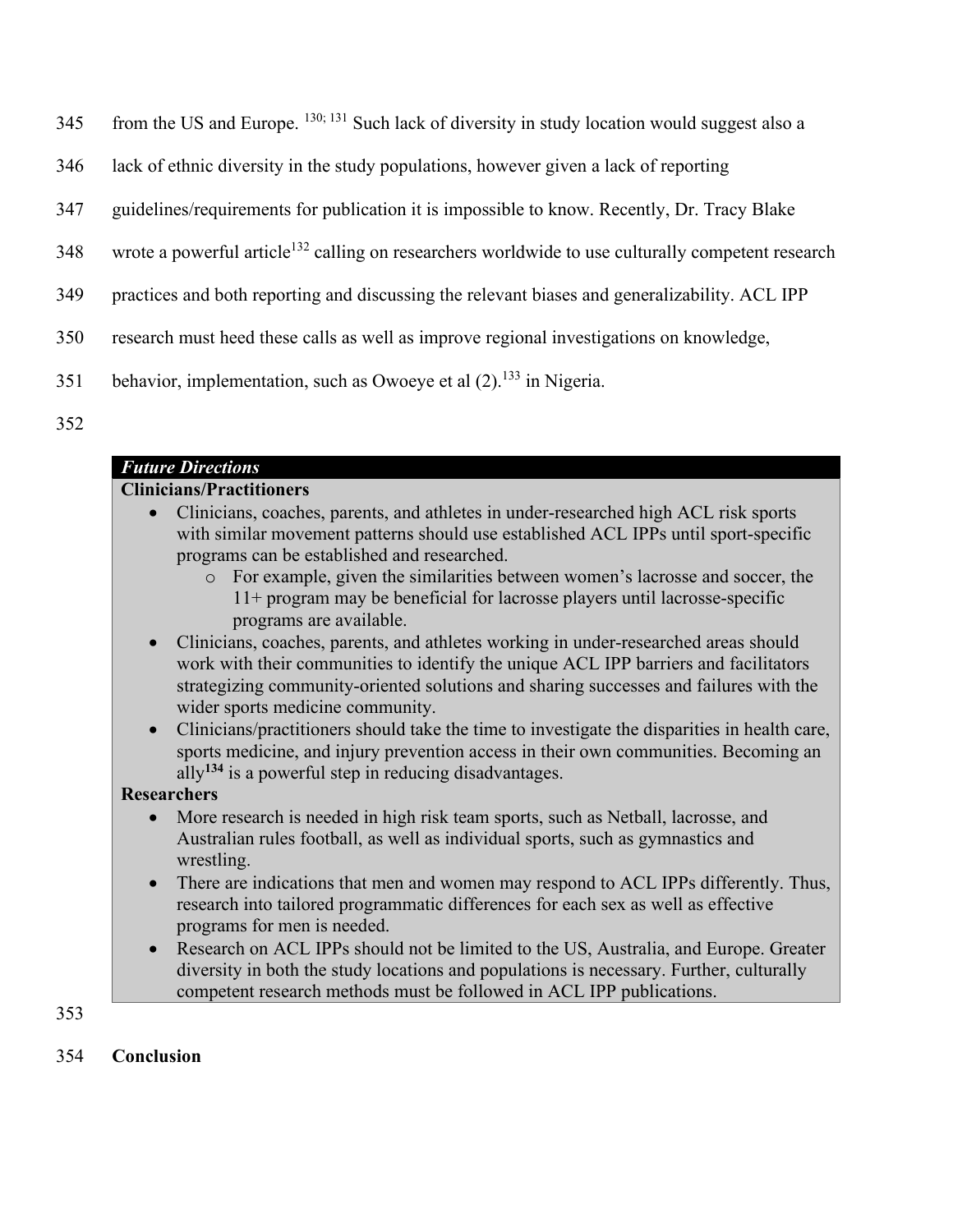There has been significant progress in ACL IPP research over the past 30 years. ACL injuries can be reduced across sports, particularly in young women.<sup>42</sup> Exercise-based programs, often used as warm-ups, are effective but their success depends on implementation and 358 compliance.<sup>19; 76; 89</sup> Thus, researchers and clinicians must collaborate with coaches, athletes, parents and other stakeholders to help identify barriers and strategies. Sports that lack researched ACL IPPs, particularly sports with movement patterns similar to soccer or handball, can use existing ACL IPPs until sport-specific research is available. Further research is needed into understanding both the risk factors that contribute to ACL injuries and the mechanism by which ACL IPPs are effective. Newer evidence indicates that the mechanism of ACL IPPs could be in 364 changing brain-behavior using motor learning principles.<sup>52; 53; 135</sup> However, the future holds a need for further research. Be that research into understudied sports and geographical regions, or subtleties between how men and women respond to ACL IPPs, the next 30 years of ACL injury prevention research will be enlightening and exciting.

 **Acknowledgements:** The authors have no financial disclosures, however all have been involved in ACL IPP research and publication. The authors would like to thank the Journal of Orthopedic Research and Dr. Lynn Snyder-Mackler for the invitation to write this manuscript. The author would like to thank Celeste Dix for her insight on editing this manuscript. They would also like to thank all of the researchers, clinicians, coaches, parents, and, most importantly, the athletes who have organized and participated in ACL IPPs globally.

**References**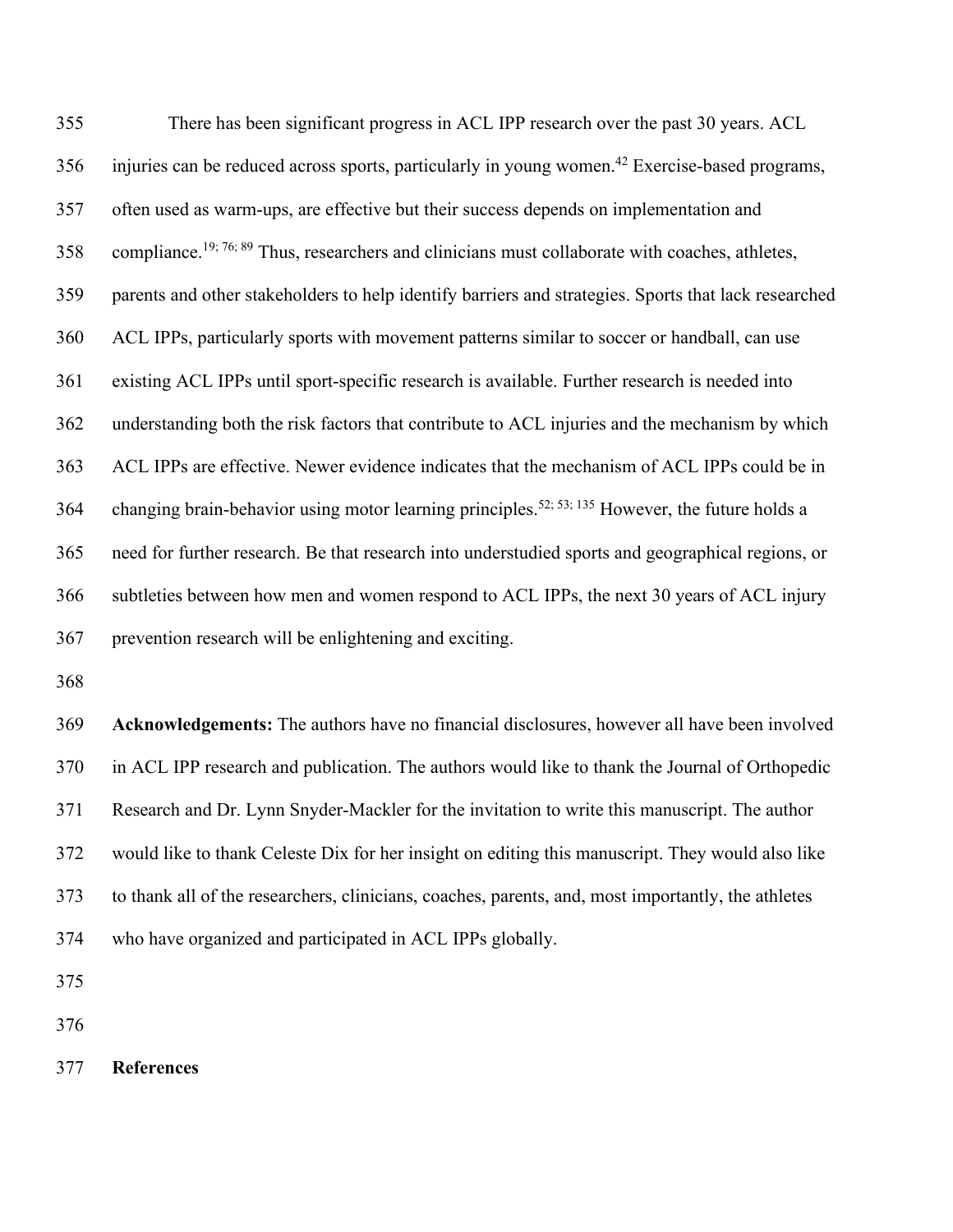| 378 | 1. | Kaeding CC, Léger-St-Jean B, Magnussen RA. 2017. Epidemiology and Diagnosis of            |
|-----|----|-------------------------------------------------------------------------------------------|
| 379 |    | Anterior Cruciate Ligament Injuries. Clin Sports Med 36:1-8.                              |
| 380 | 2. | Yu B, Garrett WE. 2007. Mechanisms of non-contact ACL injuries. Br J Sports Med           |
| 381 |    | $41: i47 - i51.$                                                                          |
| 382 | 3. | Herzog MM, Marshall SW, Lund JL, et al. 2017. Cost of Outpatient Arthroscopic             |
| 383 |    | Anterior Cruciate Ligament Reconstruction Among Commercially Insured Patients in the      |
| 384 |    | United States, 2005-2013. Orthop J Sports Med 5.                                          |
| 385 | 4. | Ardern CL, Ekås G, Grindem H, et al. 2018. 2018 International Olympic Committee           |
| 386 |    | consensus statement on prevention, diagnosis and management of paediatric anterior        |
| 387 |    | cruciate ligament (ACL) injuries. Knee Surg Sports Traumatol Arthrosc 26:989-1010.        |
| 388 | 5. | Dingel A, Aoyama J, Ganley T, et al. 2019. Pediatric ACL Tears: Natural History. J        |
| 389 |    | Pediatr Orthop 39:S47-S49.                                                                |
| 390 | 6. | Montalvo AM, Schneider DK, Yut L, et al. 2019. "What's my risk of sustaining an ACL       |
| 391 |    | injury while playing sports?" A systematic review with meta-analysis. Br J Sports Med     |
| 392 |    | 53:1003-1012.                                                                             |
| 393 | 7. | Mandelbaum BR, Silvers HJ, Watanabe DS, et al. 2005. Effectiveness of a                   |
| 394 |    | neuromuscular and proprioceptive training program in preventing anterior cruciate         |
| 395 |    | ligament injuries in female athletes: 2-year follow-up. Am J Sports Med 33:1003-1010.     |
| 396 | 8. | Gilchrist J, Mandelbaum BR, Melancon H, et al. 2008. A randomized controlled trial to     |
| 397 |    | prevent noncontact anterior cruciate ligament injury in female collegiate soccer players. |
| 398 |    | Am J Sports Med 36:1476-1483.                                                             |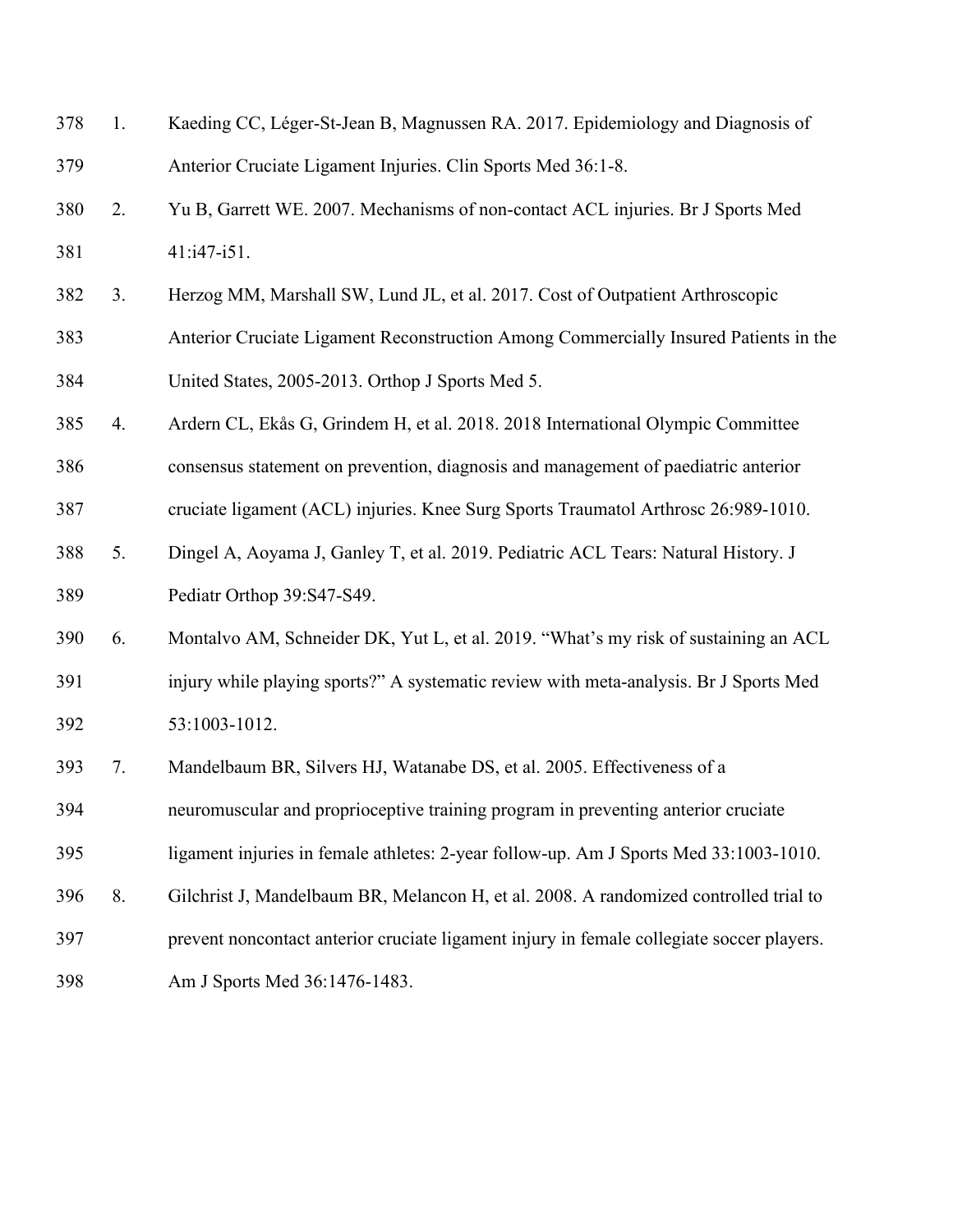| 399 | 9.  | Soligard T, Myklebust G, Steffen K, et al. 2008. Comprehensive warm-up programme to       |
|-----|-----|-------------------------------------------------------------------------------------------|
| 400 |     | prevent injuries in young female footballers: cluster randomised controlled trial. Br Med |
| 401 |     | J 337.                                                                                    |
| 402 | 10. | Walden M, Atroshi I, Magnusson H, et al. 2012. Prevention of acute knee injuries in       |
| 403 |     | adolescent female football players: cluster randomised controlled trial. Br Med J         |
| 404 |     | 344:e3042.                                                                                |
| 405 | 11. | Owoeye OB, Akinbo SR, Tella BA, et al. 2014. Efficacy of the FIFA 11+ Warm-Up             |
| 406 |     | Programme in Male Youth Football: A Cluster Randomised Controlled Trial. J Sports Sci     |
| 407 |     | Med 13:321-328.                                                                           |
| 408 | 12. | Silvers-Granelli H, Mandelbaum B, Adeniji O, et al. 2015. Efficacy of the FIFA 11+        |
| 409 |     | Injury Prevention Program in the Collegiate Male Soccer Player. Am J Sports Med           |
| 410 |     | 43:2628-2637.                                                                             |
| 411 | 13. | Hewett TE LT, Riccobene JV, Noyes FR. . 1999. The effect of neuromuscular training        |
| 412 |     | on the incidence of knee injury in female athletes. A prospective study. Am J Sports Med  |
| 413 |     | 1999 27:699-706.                                                                          |
| 414 | 14. | Hewett TE, Myer GD, Ford KR. 2005. Reducing knee and anterior cruciate ligament           |
| 415 |     | injuries among female athletes: a systematic review of neuromuscular training             |
| 416 |     | interventions. J Knee Surg 18:82-89.                                                      |
| 417 | 15. | Alentorn-Geli E, Myer GD, Silvers HJ, et al. 2009. Prevention of non-contact anterior     |
| 418 |     | cruciate ligament injuries in soccer players. Part 2: a review of prevention programs     |
| 419 |     | aimed to modify risk factors and to reduce injury rates. Knee Surg Sports Traumatol       |
| 420 |     | Arthrosc 17:859-879.                                                                      |
|     |     |                                                                                           |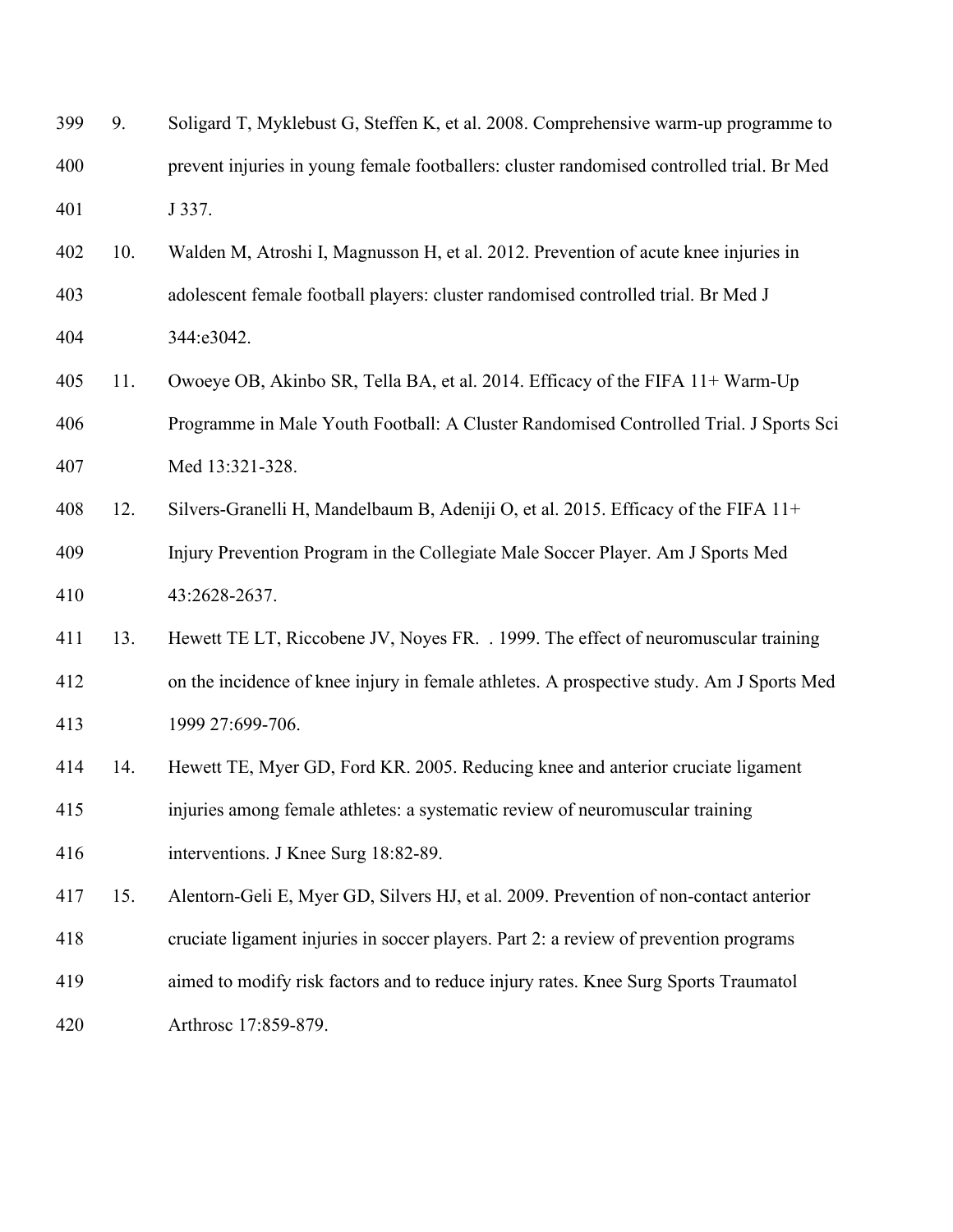| 421 | 16. | Bizzini M, Dvorak J. 2015. FIFA 11+: an effective programme to prevent football          |
|-----|-----|------------------------------------------------------------------------------------------|
| 422 |     | injuries in various player groups worldwide—a narrative review. Br J Sports Med          |
| 423 |     | 49:577-579.                                                                              |
| 424 | 17. | Bizzini M, Junge A, Dvorak J. 2006. The 11+ Manual: A Complete Warm-Up                   |
| 425 |     | Programme to Prevention Injuries. Zurich, Switzerland: Fédération Internationale de      |
| 426 |     | Football Association (FIFA);                                                             |
| 427 | 18. | Mandelbaum B, Silvers H, Watanabe D, et al. 2005. Effectiveness of a neuromuscular       |
| 428 |     | and proprioceptive training program in preventing the incidence of ACL injuries in       |
| 429 |     | female athletes: two-year follow up. Am J Sports Med 33:1003-1010.                       |
| 430 | 19. | Hägglund M, Atroshi I, Wagner P, et al. 2013. Superior compliance with a                 |
| 431 |     | neuromuscular training programme is associated with fewer ACL injuries and fewer         |
| 432 |     | acute knee injuries in female adolescent football players: secondary analysis of an RCT. |
| 433 |     | Br J Sports Med 47:974-979.                                                              |
| 434 | 20. | Waldén M, Hägglund M, Ekstrand J. 2006. High risk of new knee injury in elite            |
| 435 |     | footballers with previous anterior cruciate ligament injury. Br J Sports Med 40:158-162. |
| 436 | 21. | Salgado E, Ribeiro F, Oliveira J. 2015. Joint-position sense is altered by football pre- |
| 437 |     | participation warm-up exercise and match induced fatigue. Knee 22:243-248.               |
| 438 | 22. | Soligard T, Nilstad A, Steffen K, et al. 2010. Compliance with a comprehensive warm-up   |
| 439 |     | programme to prevent injuries in youth football. Br J Sports Med 44:787-793.             |
| 440 | 23. | Hewett T, Lindenfeld T, Riccobene J, et al. 1999. The effect of neuromuscular training   |
| 441 |     | on the incidence of knee injury in female athletes. A prospective study. Am J Sports Med |
| 442 |     | 27:699-706.                                                                              |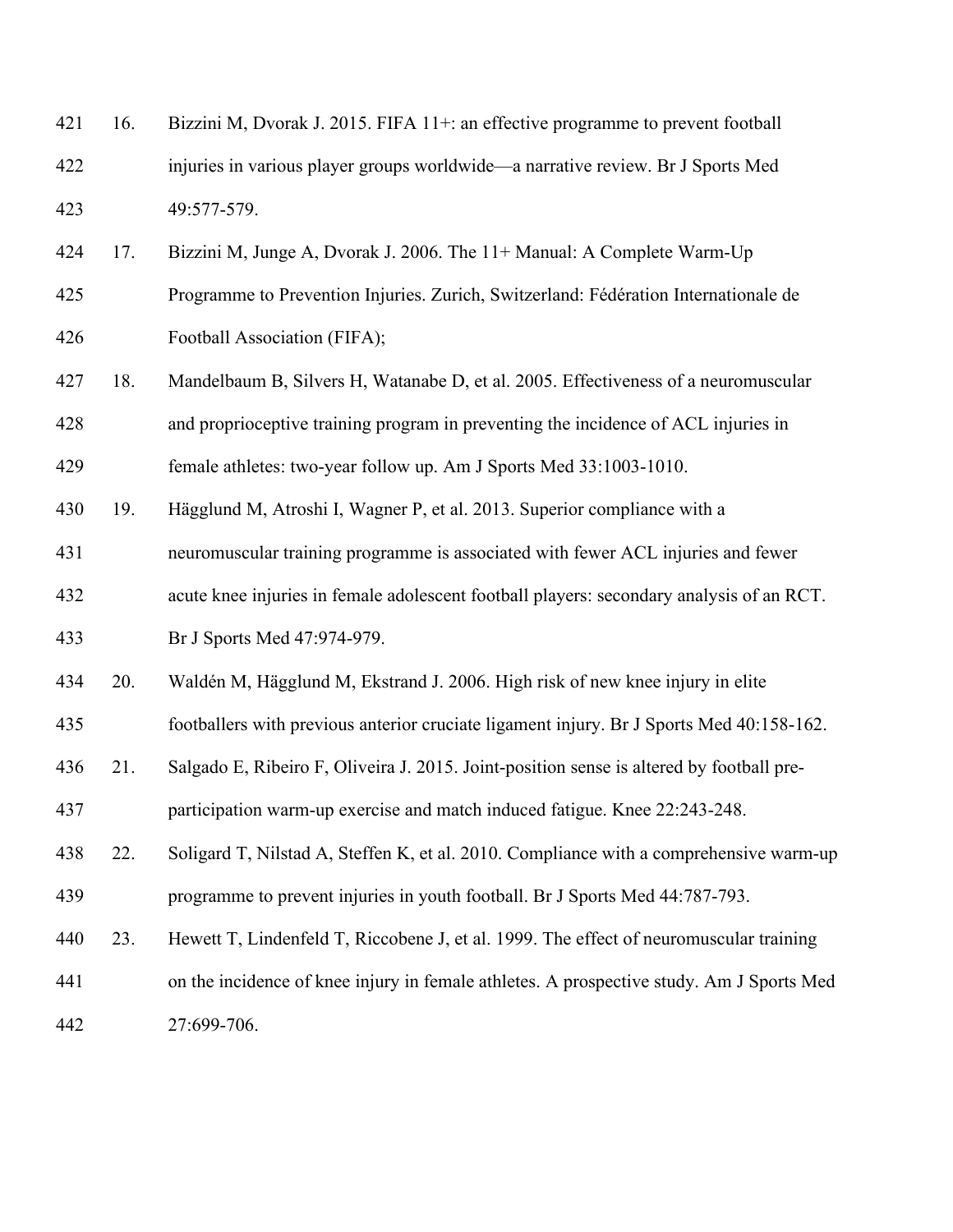- 24. Donaldson A, Finch CF. 2013. Applying implementation science to sports injury prevention. Br J Sports Med 47:473-475.
- 25. Finch CF, Donaldson A. 2010. A sports setting matrix for understanding the implementation context for community sport. Br J Sports Med 44:973-978.
- 26. O'Brien J, Donaldson A, Barbery G, et al. 2014. The three must-do's of intervention
- reporting: enhancing sports injury prevention research. Br J Sports Med 48:1267-1269.
- 27. Griffin LY, Agel J, Albohm MJ, et al. 2000. Noncontact anterior cruciate ligament
- injuries: risk factors and prevention strategies. J Am Acad Orthop Surg 8:141-150.
- 28. Griffin LY, Albohm MJ, Arendt EA, et al. 2006. Understanding and preventing
- noncontact anterior cruciate ligament injuries A review of the Hunt Valley II Meeting, January 2005. Am J Sports Med 34:1512-1532.
- 29. Bates NA, Hewett TE. 2015. Motion Analysis and the Anterior Cruciate Ligament: Classification of Injury Risk. J Knee Surg 29:117-125.
- 30. Hewett TE, Ford, K. R., Hoogenboom, B. J., & Myer, G. D. . 2010. Understanding and
- preventing acl injuries: Current biomechanical and epidemiologic considerations update
- 2010. North Am J Sport Phys Ther 5:234-251.
- 31. Pappas E, Nightingale EJ, Simic M, et al. 2015. Do exercises used in injury prevention

programmes modify cutting task biomechanics? A systematic review with meta-analysis.

- Br J Sports Med 49:673-680.
- 32. Faude O, Rossler R, Petushek EJ, et al. 2017. Neuromuscular Adaptations to Multimodal
- Injury Prevention Programs in Youth Sports: A Systematic Review with Meta-Analysis
- of Randomized Controlled Trials. Front Physiol 8:791.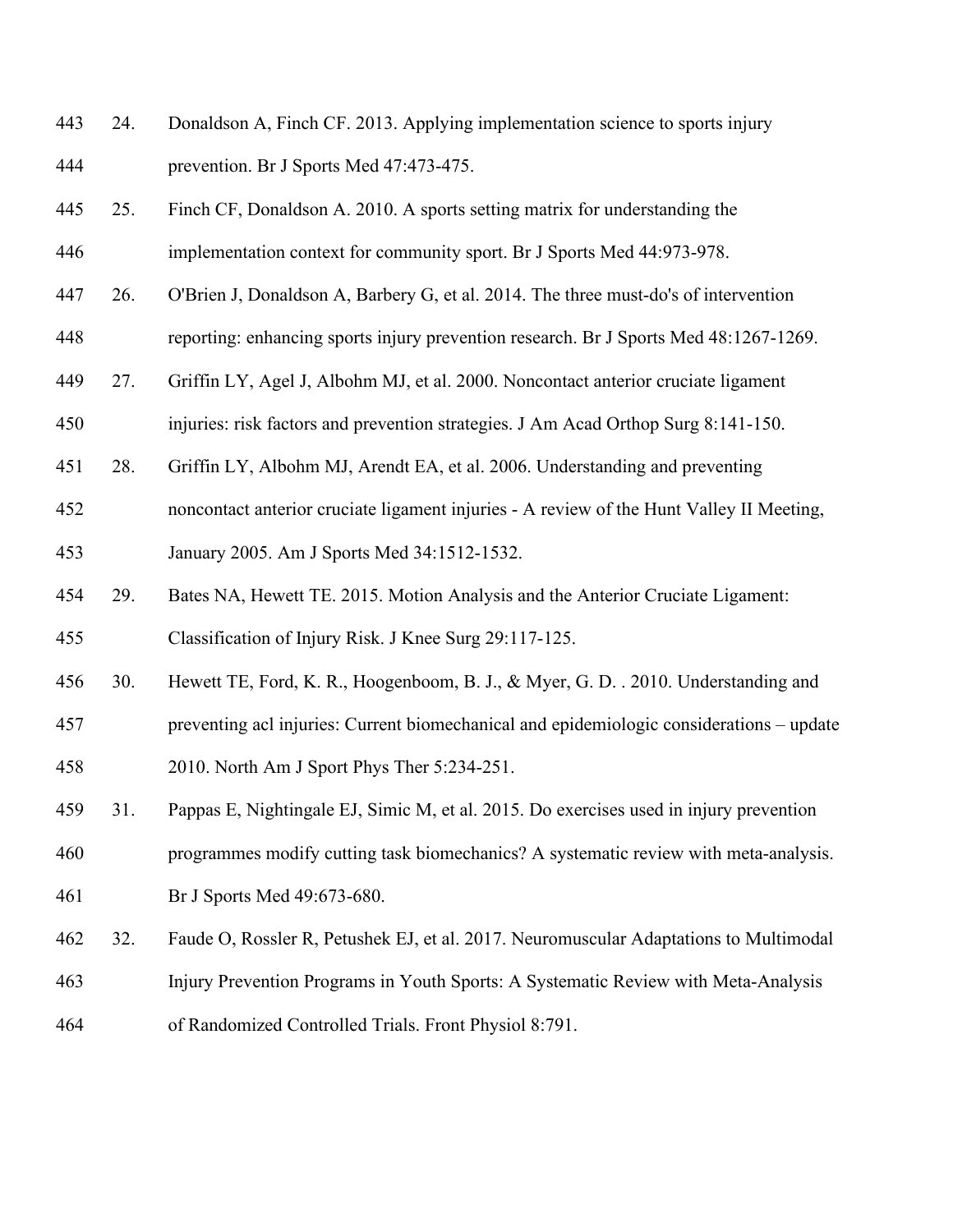| 465 | 33. | Thompson JA, Tran AA, Gatewood CT, et al. 2017. Biomechanical Effects of an Injury           |
|-----|-----|----------------------------------------------------------------------------------------------|
| 466 |     | Prevention Program in Preadolescent Female Soccer Athletes. Am J Sports Med 45:294-          |
| 467 |     | 301.                                                                                         |
| 468 | 34. | Caraffa A, Cerulli G, Projetti M, et al. 1996. Prevention of anterior cruciate ligament      |
| 469 |     | injuries in soccer. A prospective controlled study of proprioceptive training. Knee Surg     |
| 470 |     | Sports Traumatol Arthrosc 4:19-21.                                                           |
| 471 | 35. | Grooms DR, Palmer T, Onate JA, et al. 2013. Soccer-specific warm-up and lower                |
| 472 |     | extremity injury rates in collegiate male soccer players. J Athl Train 48:782-789.           |
| 473 | 36. | Myklebust G, Engebretsen L, Braekken IH, et al. 2007. Prevention of noncontact anterior      |
| 474 |     | cruciate ligament injuries in elite and adolescent female team handball athletes.            |
| 475 |     | Instructional course lectures 56:407-418.                                                    |
| 476 | 37. | Alentorn-Geli E MJ, Samuelsson K, Musahl V, Karlsson J, Cugat R, Myer GD. 2014.              |
| 477 |     | Prevention of anterior cruciate ligament injuries in sports. Part I: systematic review of    |
| 478 |     | risk factors in male athletes. Knee Surg Sports Traumatol Arthrosc 22:3-15.                  |
| 479 | 38. | Alentorn-Geli E MJ, Samuelsson K, Musahl V, Karlsson J, Cugat R, Myer GD. 2014.              |
| 480 |     | Prevention of non-contact anterior cruciate ligament injuries in sports. Part II: systematic |
| 481 |     | review of the effectiveness of prevention programmes in male athletes. Knee Surg Sports      |
| 482 |     | Traumatol Arthrosc 22:16-25.                                                                 |
| 483 | 39. | Shultz SJ, Schmitz RJ, Benjaminse A, et al. 2015. ACL Research Retreat VII: An Update        |
| 484 |     | on Anterior Cruciate Ligament Injury Risk Factor Identification, Screening, and              |
|     |     |                                                                                              |

Prevention: March 19–21, 2015; Greensboro, NC. J Athlet Train 50:1076-1093.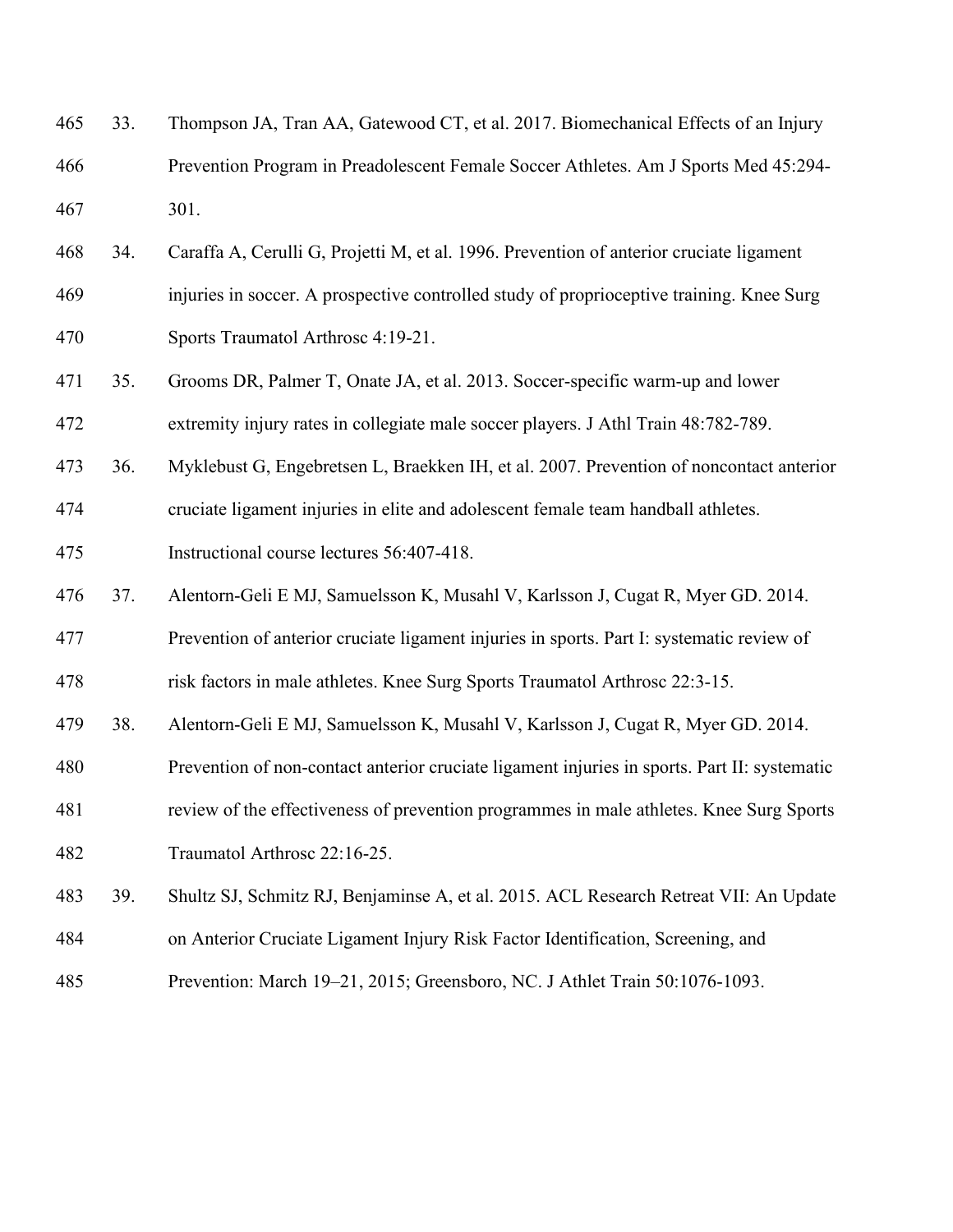| 486 | 40. | Taylor JB, Waxman JP, Richter SJ, et al. 2015. Evaluation of the effectiveness of anterior |
|-----|-----|--------------------------------------------------------------------------------------------|
| 487 |     | cruciate ligament injury prevention programme training components: a systematic review     |
| 488 |     | and meta-analysis. Br J Sports Med 49:79-87.                                               |
| 489 | 41. | Sugimoto D, Myer GD, Foss KDB, et al. 2016. Critical components of neuromuscular           |
| 490 |     | training to reduce ACL injury risk in female athletes: meta-regression analysis. Br J      |
| 491 |     | Sports Med 50:1259-1266.                                                                   |
| 492 | 42. | Arundale A, Bizzini M, Giordano A, et al. 2018. Exercise-Based Knee and Anterior           |
| 493 |     | Cruciate Ligament Injury Prevention. J Orthop Sports Phys Ther 48:A1-A42.                  |
| 494 | 43. | Sugimoto D, Myer GD, Foss KDB, et al. 2015. Specific exercise effects of preventive        |
| 495 |     | neuromuscular training intervention on anterior cruciate ligament injury risk reduction in |
| 496 |     | young females: Meta-analysis and subgroup analysis. Br J Sports Med 49:282-289.            |
| 497 | 44. | McLean S, Huang X, Su A, et al. 2004. Sagittal plane biomechanics cannot injure the        |
| 498 |     | ACL during sidestep cutting. Clin Biomech 19:828-838.                                      |
| 499 | 45. | Krosshaug T, Steffen K, Kristianslund E, et al. 2016. The Vertical Drop Jump Is a Poor     |
| 500 |     | Screening Test for ACL Injuries in Female Elite Soccer and Handball Players: A             |
| 501 |     | Prospective Cohort Study of 710 Athletes. Am J Sports Med 44:874-883.                      |
| 502 | 46. | Della Villa F, Buckthorpe M, Grassi A, et al. 2020. Systematic video analysis of ACL       |
| 503 |     | injuries in professional male football (soccer): injury mechanisms, situational patterns   |
| 504 |     | and biomechanics study on 134 consecutive cases. Br J Sports Med 54:1423-1432.             |
| 505 | 47. | Hewett TE, Myer GD, Ford KR, et al. 2005. Biomechanical Measures of Neuromuscular          |
| 506 |     | Control and Valgus Loading of the Knee Predict Anterior Cruciate Ligament Injury Risk      |
| 507 |     | in Female Athletes: A Prospective Study. Am J Sports Med 33:492-501.                       |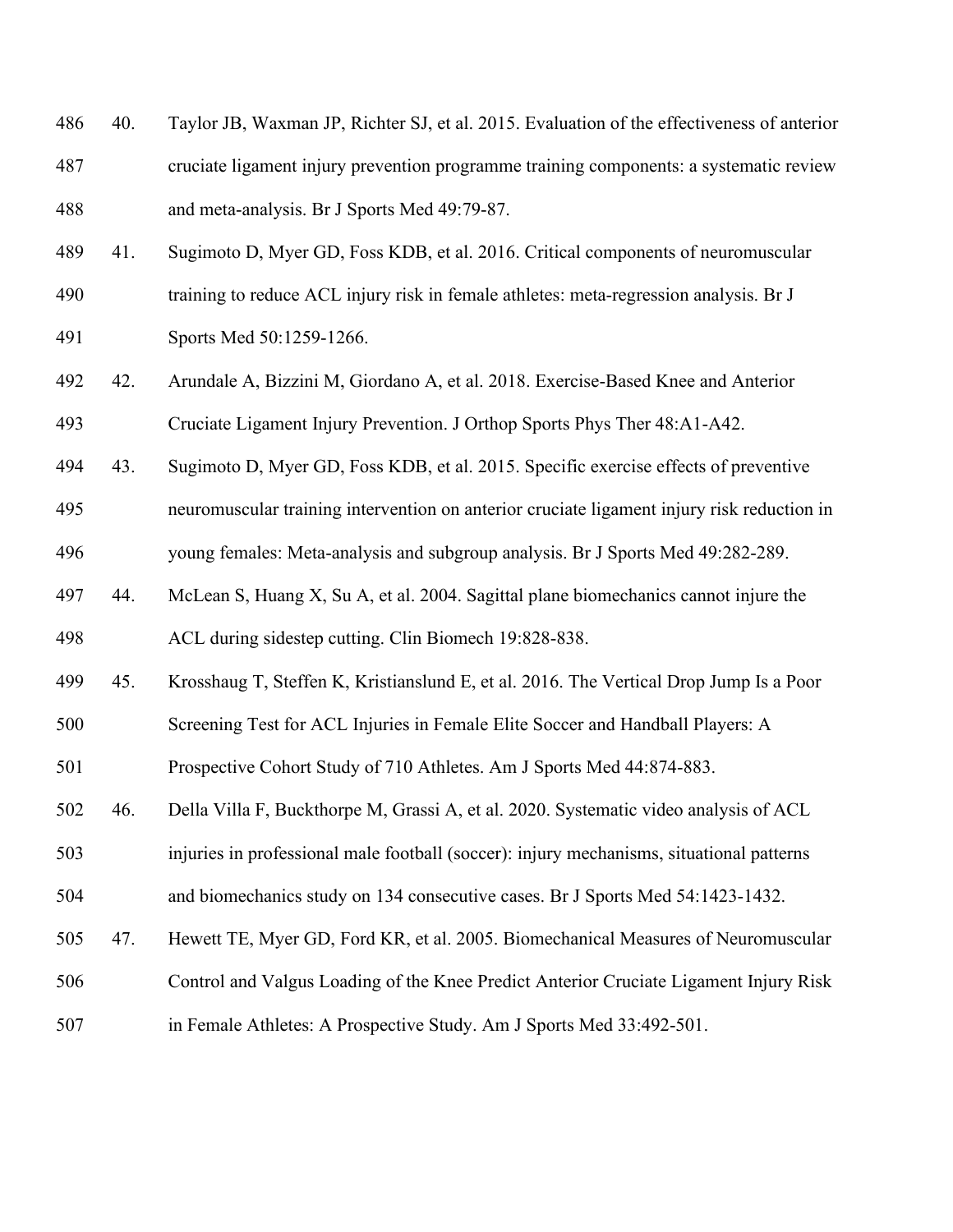| 508 | 48. | Lopes TJA, Simic M, Myer GD, et al. 2018. The effects of injury prevention programs on     |
|-----|-----|--------------------------------------------------------------------------------------------|
| 509 |     | the biomechanics of landing tasks: a systematic review with meta-analysis. Am J Sports     |
| 510 |     | Med 46:1492-1499.                                                                          |
| 511 | 49. | Padua DA, DiStefano LJ, Marshall SW, et al. 2012. Retention of Movement Pattern            |
| 512 |     | Changes After a Lower Extremity Injury Prevention Program Is Affected by Program           |
| 513 |     | Duration. Am J Sports Med 40:300-306.                                                      |
| 514 | 50. | Arundale AJH, Silvers-Granelli HJ, Marmon A, et al. 2018. Changes in biomechanical         |
| 515 |     | knee injury risk factors across two collegiate soccer seasons using the $11+$ prevention   |
| 516 |     | program. Scan J Med Sci Sport 28:2592-2603.                                                |
| 517 | 51. | Schubert M, Beck S, Taube W, et al. 2008. Balance training and ballistic strength training |
| 518 |     | are associated with task-specific corticospinal adaptations. Eur J Neurosci 27:2007-2018.  |
| 519 | 52. | Grooms DR, Kiefer AW, Riley MA, et al. 2018. Brain-Behavior Mechanisms for the             |
| 520 |     | Transfer of Neuromuscular Training Adaptions to Simulated Sport: Initial Findings From     |
| 521 |     | the Train the Brain Project. J Sport Rehabil 27:1-5.                                       |
| 522 | 53. | Diekfuss JA, Bonnette S, Hogg JA, et al. 2020. Practical training strategies to apply      |
| 523 |     | neuro-mechanistic motor learning principles to facilitate adaptations towards injury-      |
| 524 |     | resistant movement in youth. J Sci Sport Exer: 1-14.                                       |
| 525 | 54. | Powers CM, Fisher B. 2010. Mechanisms underlying ACL injury-prevention training: the       |
| 526 |     | brain-behavior relationship. J Athlet Train 45:513-515.                                    |

- 55. Pascua LA, Wulf G, Lewthwaite R. 2015. Additive benefits of external focus and
- enhanced performance expectancy for motor learning. J Sports Sci 33:58-66.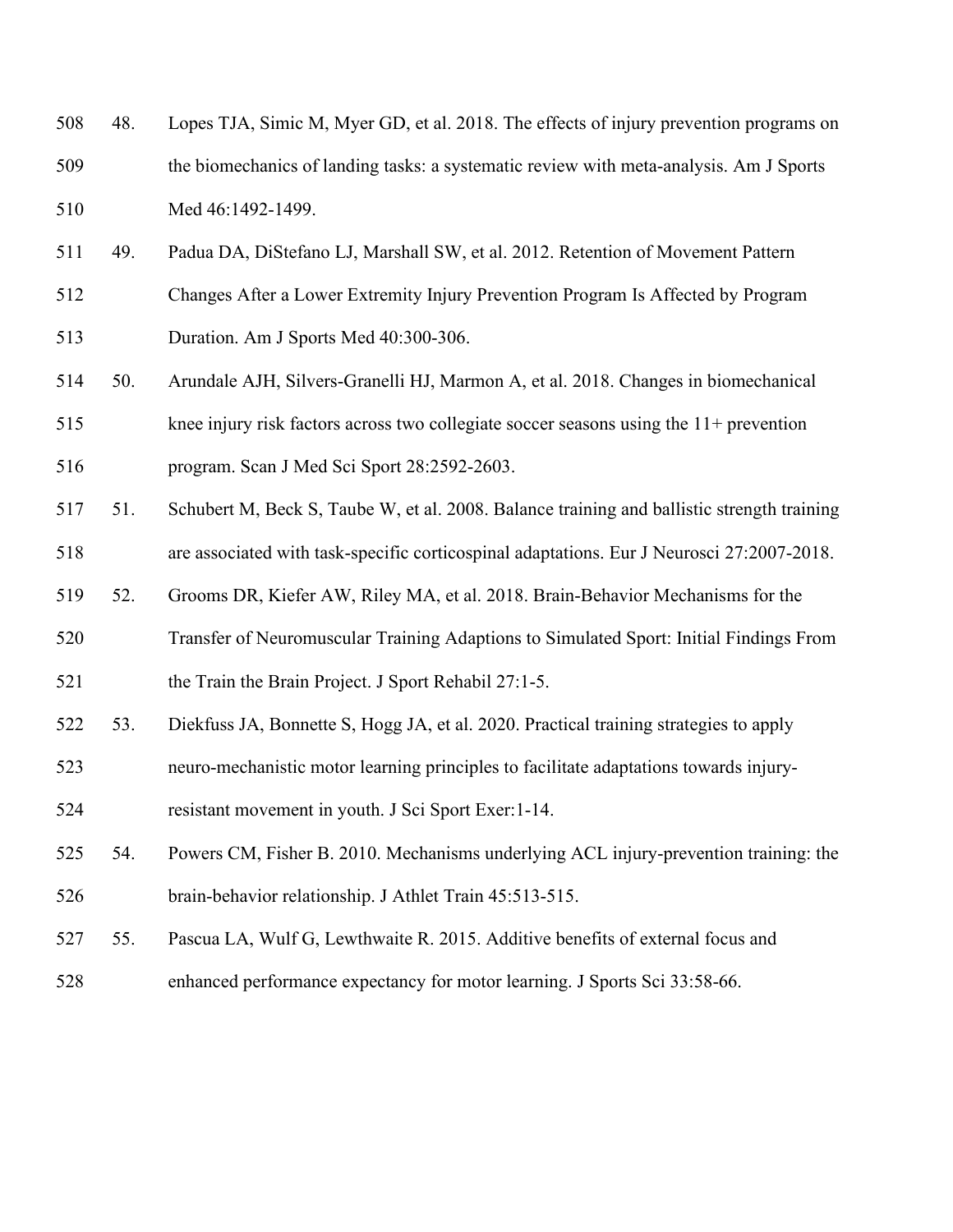| 529 | 56. | Gokeler A, Neuhaus D, Benjaminse A, et al. 2019. Principles of Motor Learning to       |
|-----|-----|----------------------------------------------------------------------------------------|
| 530 |     | Support Neuroplasticity After ACL Injury: Implications for Optimizing Performance and  |
| 531 |     | Reducing Risk of Second ACL Injury. Sports Med 49:853-865.                             |
| 532 | 57. | Hewett T, Stroupe A, Nance T, et al. 1996. Plyometric training in female athletes.     |
| 533 |     | Decreased impact forces and increased hamstring torques. Am J Sports Med 24:765-773.   |
| 534 | 58. | Liao C-M, Masters RS. 2001. Analogy learning: A means to implicit motor learning. J    |
| 535 |     | Sports Sci 19:307-319.                                                                 |
| 536 | 59. | Benjaminse A, Gokeler A, Dowling AV, et al. 2015. Optimization of the Anterior         |
| 537 |     | Cruciate Ligament Injury Prevention Paradigm: Novel Feedback Techniques to Enhance     |
| 538 |     | Motor Learning and Reduce Injury Risk. J Orthop Sports Phys Ther 45:170-182.           |
| 539 | 60. | Benjaminse A, Otten E. 2011. ACL injury prevention, more effective with a different    |
| 540 |     | way of motor learning? Knee Surg Sports Traumatol Arthrosc 19:622-627.                 |
| 541 | 61. | Benjaminse A, Otten B, Gokeler A, et al. 2017. Motor learning strategies in basketball |
| 542 |     | players and its implications for ACL injury prevention: a randomized controlled trial. |
| 543 |     | Knee Surg Sports Traumatol Arthrosc 25:2365-2376.                                      |
| 544 | 62. | Harris M, Casey LB, Meindl JN, et al. 2020. Using Behavioral Skills Training With      |
| 545 |     | Video Feedback to Prevent Risk of Injury in Youth Female Soccer Athletes. Behav Anal   |
| 546 |     | Prac 13:811-819.                                                                       |
| 547 | 63. | Bahr R. 2016. Why screening tests to predict injury do not work—and probably never     |
| 548 |     | will: a critical review. Br J Sports Med 50:776-780.                                   |
| 549 | 64. | Hewett TE. 2016. The Vertical Drop Jump Is a Poor Screening Test for ACL Injuries:     |
| 550 |     | Letter to the Editor. Am J Sports Med 44.                                              |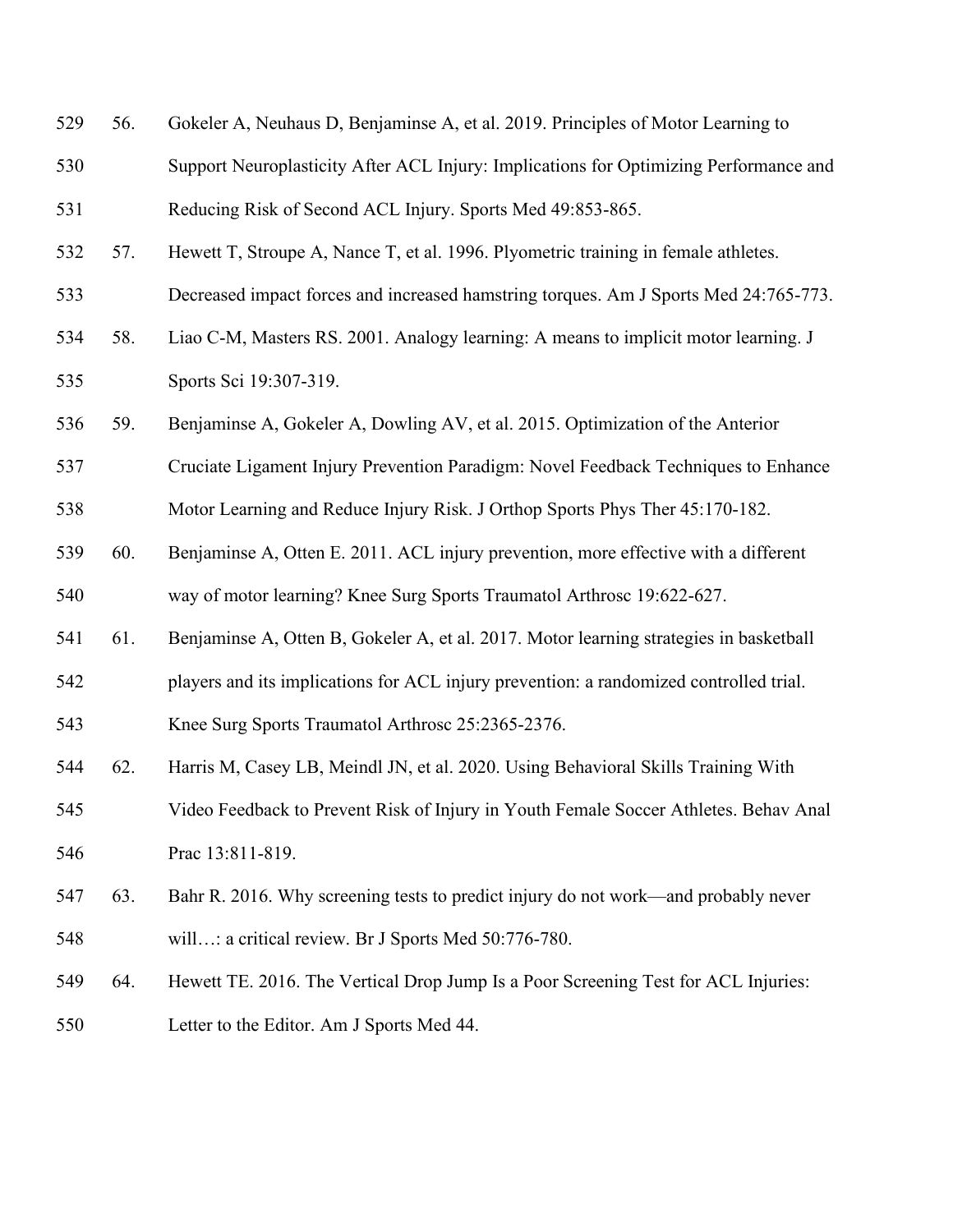| 551 | 65. | Hewett TE, Myer GD, Ford KR, et al. 2016. Mechanisms, prediction, and prevention of          |
|-----|-----|----------------------------------------------------------------------------------------------|
| 552 |     | ACL injuries: Cut risk with three sharpened and validated tools. J Orthop Res 34:1843-       |
| 553 |     | 1855.                                                                                        |
| 554 | 66. | Lewis DA, Kirkbride B, Vertullo CJ, et al. 2016. Comparison of four alternative national     |
| 555 |     | universal anterior cruciate ligament injury prevention programme implementation              |
| 556 |     | strategies to reduce secondary future medical costs. Br J Sports Med 52:277-282.             |
| 557 | 67. | Swart E, Redler L, Fabricant PD, et al. 2014. Prevention and screening programs for          |
| 558 |     | anterior cruciate ligament injuries in young athletes: a cost-effectiveness analysis. J Bone |
| 559 |     | Joint Surg 96:705.                                                                           |
| 560 | 68. | Pfile K, Curioz B. 2017. Coach-led prevention programs are effective in reducing             |
| 561 |     | anterior cruciate ligament injury risk in female athletes: A number-needed-to-treat          |
| 562 |     | analysis. Scan J Med Sci Sport 27:1950-1958.                                                 |
| 563 | 69. | Taylor JB, Nguyen A-D, Shultz SJ, et al. 2020. Hip biomechanics differ in responders         |
| 564 |     | and non-responders to an ACL injury prevention program. Knee Surg Sports Traumatol           |
| 565 |     | Arthrosc 28:1236-1245.                                                                       |
| 566 | 70. | Chow JY. 2013. Nonlinear learning underpinning pedagogy: evidence, challenges, and           |
| 567 |     | implications. Quest 65:469-484.                                                              |
| 568 | 71. | Caraffa A, Cerulli G, Projetti M, et al. 1996. Prevention of anterior cruciate ligament      |
| 569 |     | injuries in soccer. Knee Surg Sports Traumatol Arthrosc 4:19-21.                             |
| 570 | 72. | Waldén M, Atroshi I, Magnusson H, et al. 2012. Prevention of acute knee injuries in          |
| 571 |     | adolescent female football players: cluster randomised controlled trial. Br Med J            |
| 572 |     | 344:e3042.                                                                                   |
|     |     |                                                                                              |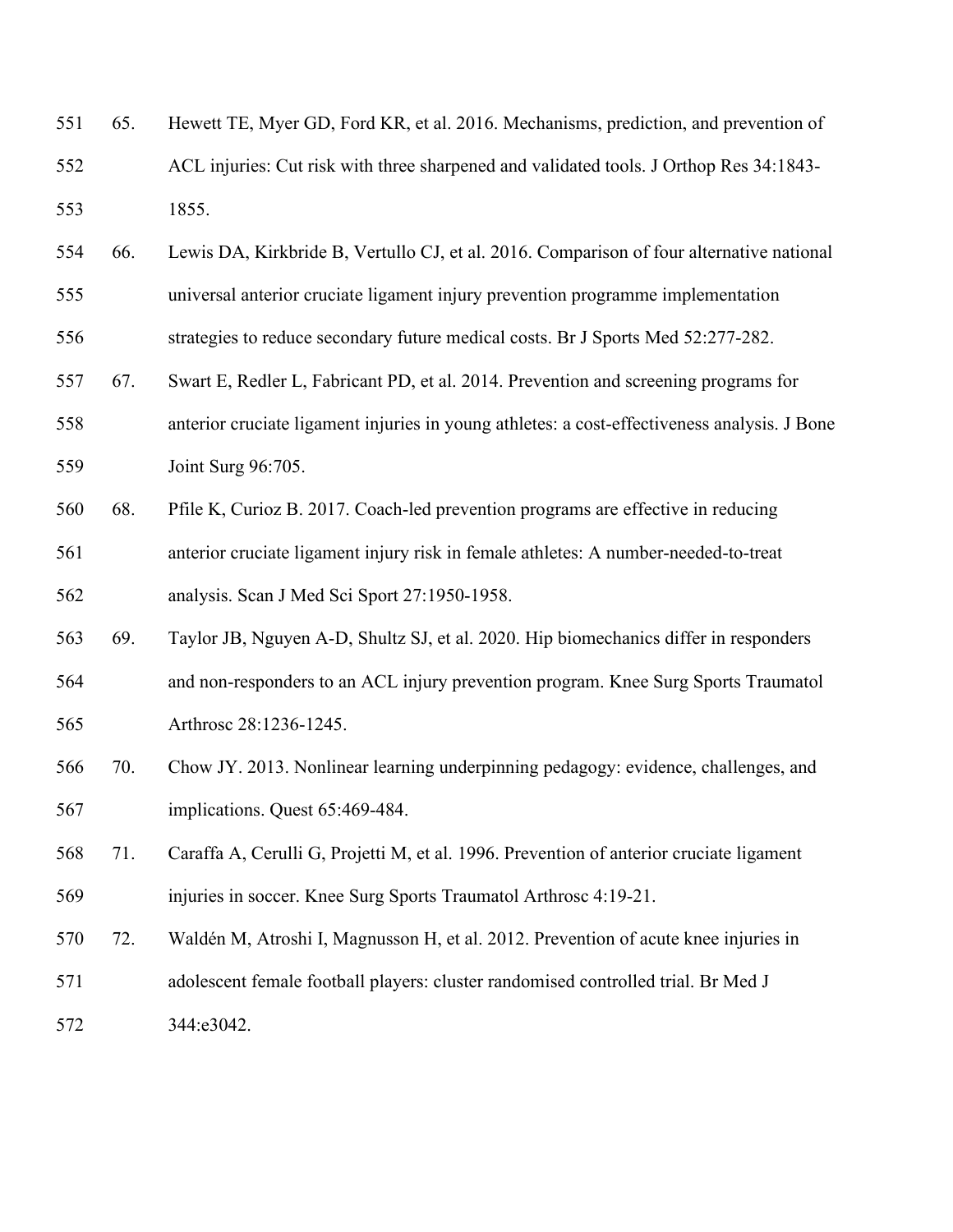- 73. Myklebust G, Engebretsen L, Braekken I, et al. 2003. Prevention of anterior cruciate
- ligament injuries in female team handball players: a prospective intervention study over three seasons. Clin J Sports Med 13:71 - 78.
- 74. Morrissey MC, Seto JL, Brewster CE, et al. 1987. Conditioning for Skiing and Ski Injury Prevention. J Orthop Sports Phys Ther 8:428-437.
- 75. Morris ZS, Wooding S, Grant J. 2011. The answer is 17 years, what is the question: understanding time lags in translational research. J R Soc Med 104:510-520.
- 76. Myklebust G, Skjølberg A, Bahr R. 2013. ACL injury incidence in female handball 10
- years after the Norwegian ACL prevention study: important lessons learned. Br J Sports Med 47:476-479.
- 77. Wilke J, Niederer D, Vogt L, et al. 2018. Is the message getting through? Awareness and use of the 11+ injury prevention programme in amateur level football clubs. PLOS ONE 585 13:e0195998.
- 78. O'Brien J, Finch CF. 2016. Injury prevention exercise programmes in professional youth soccer: understanding the perceptions of programme deliverers. BMJ Open Sport Exer Med 2.
- 79. O'Brien J, Young W, Finch CF. 2017. The use and modification of injury prevention exercises by professional youth soccer teams. Scan J Med Sci Sport 27:1337-1346.
- 80. Dix C, Logerstedt D, Arundale A, et al. 2020. Perceived barriers to implementation of injury prevention programs among collegiate women. J Sci Med Sport.
- 81. Richmond SA, Donaldson A, Macpherson A, et al. 2020. Facilitators and Barriers to the Implementation of iSPRINT: A Sport Injury Prevention Program in Junior High Schools.
- Clin J Sport Med 30:231-238.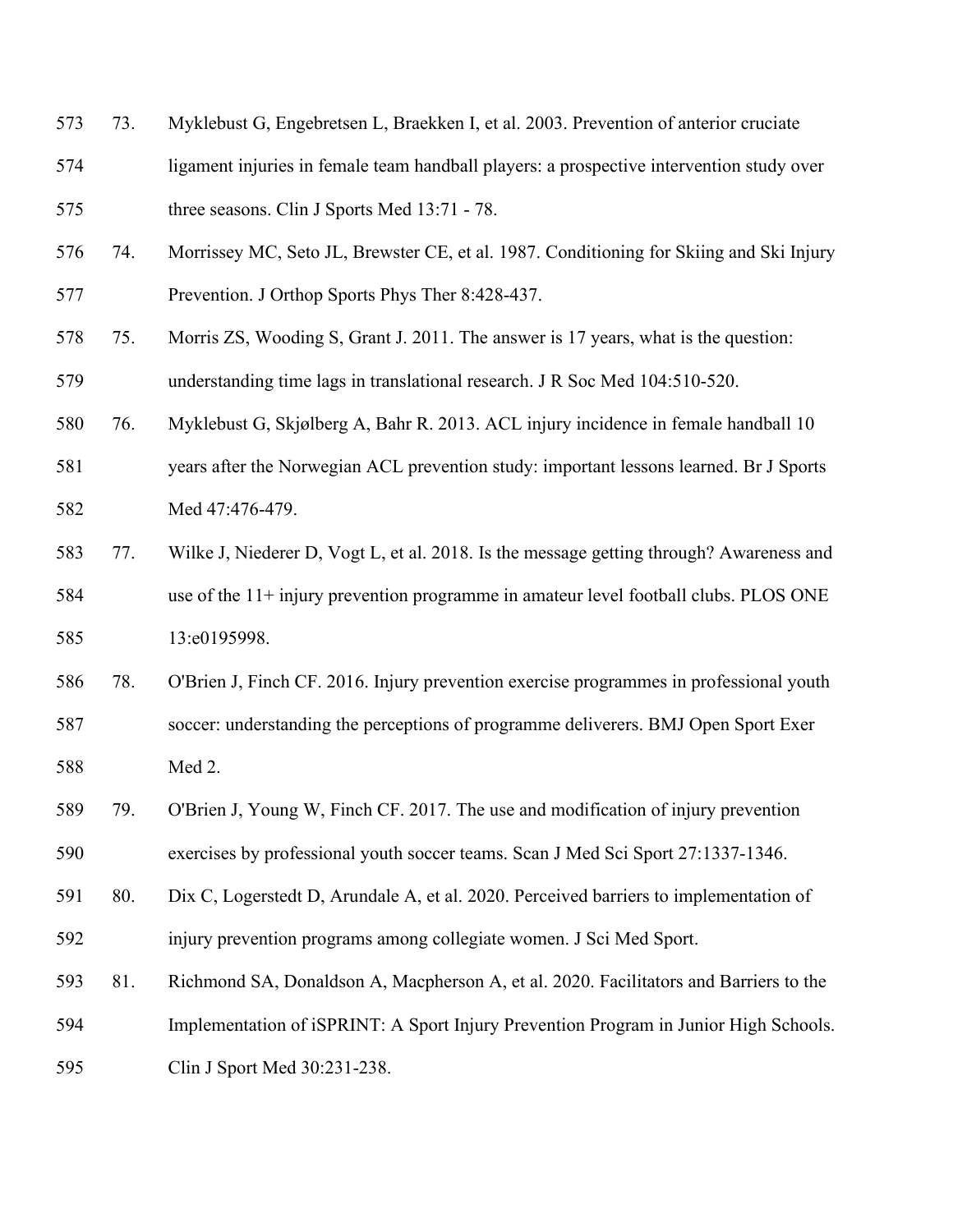| 596 | 82. | Emery CA, van den Berg C, Richmond SA, et al. 2020. Implementing a junior high          |
|-----|-----|-----------------------------------------------------------------------------------------|
| 597 |     | school-based programme to reduce sports injuries through neuromuscular training         |
| 598 |     | (iSPRINT): a cluster randomised controlled trial (RCT). Br J Sports Med 54:913-919.     |
| 599 | 83. | Andersson SH, Bahr R, Olsen MJ, et al. 2019. Attitudes, beliefs, and behavior toward    |
| 600 |     | shoulder injury prevention in elite handball: Fertile ground for implementation. Scan J |
| 601 |     | Med Sci Sport 29:1996-2009.                                                             |
| 602 | 84. | Thein-Nissenbaum J, Brooks MA. 2016. Barriers to compliance in a home-based anterior    |
| 603 |     | cruciate ligament injury prevention program in female high school athletes. Wisconsin   |
| 604 |     | Med J 115:37-42.                                                                        |
| 605 | 85. | Owoeye OB, Palacios-Derflingher LM, Emery CA. 2018. Prevention of ankle sprain          |
| 606 |     | injuries in youth soccer and basketball: effectiveness of a neuromuscular training      |
| 607 |     | program and examining risk factors. Clin J Sports Med 28:325-331.                       |
| 608 | 86. | McKay CD, Verhagen E. 2016. 'Compliance' versus 'adherence' in sport injury             |
| 609 |     | prevention: why definition matters. Br J Sports Med 50:382-383.                         |
| 610 | 87. | Donnell-Fink LA, Klara K, Collins JE, et al. 2015. Effectiveness of Knee Injury and     |
| 611 |     | Anterior Cruciate Ligament Tear Prevention Programs: A Meta-Analysis. PLOS ONE          |
| 612 |     | 10:e0144063.                                                                            |
| 613 | 88. | Grimm NL, Jacobs JC, Kim J, et al. 2015. Anterior Cruciate Ligament and Knee Injury     |
| 614 |     | Prevention Programs for Soccer Players. Am J Sports Med 43:2049-2056.                   |
| 615 | 89. | Silvers-Granelli HJ, Bizzini M, Arundale A, et al. 2018. Higher compliance to a         |
| 616 |     | neuromuscular injury prevention program improves overall injury rate in male football   |
| 617 |     | players. Knee Surg Sports Traumatol Arthrosc 26:1975-1983.                              |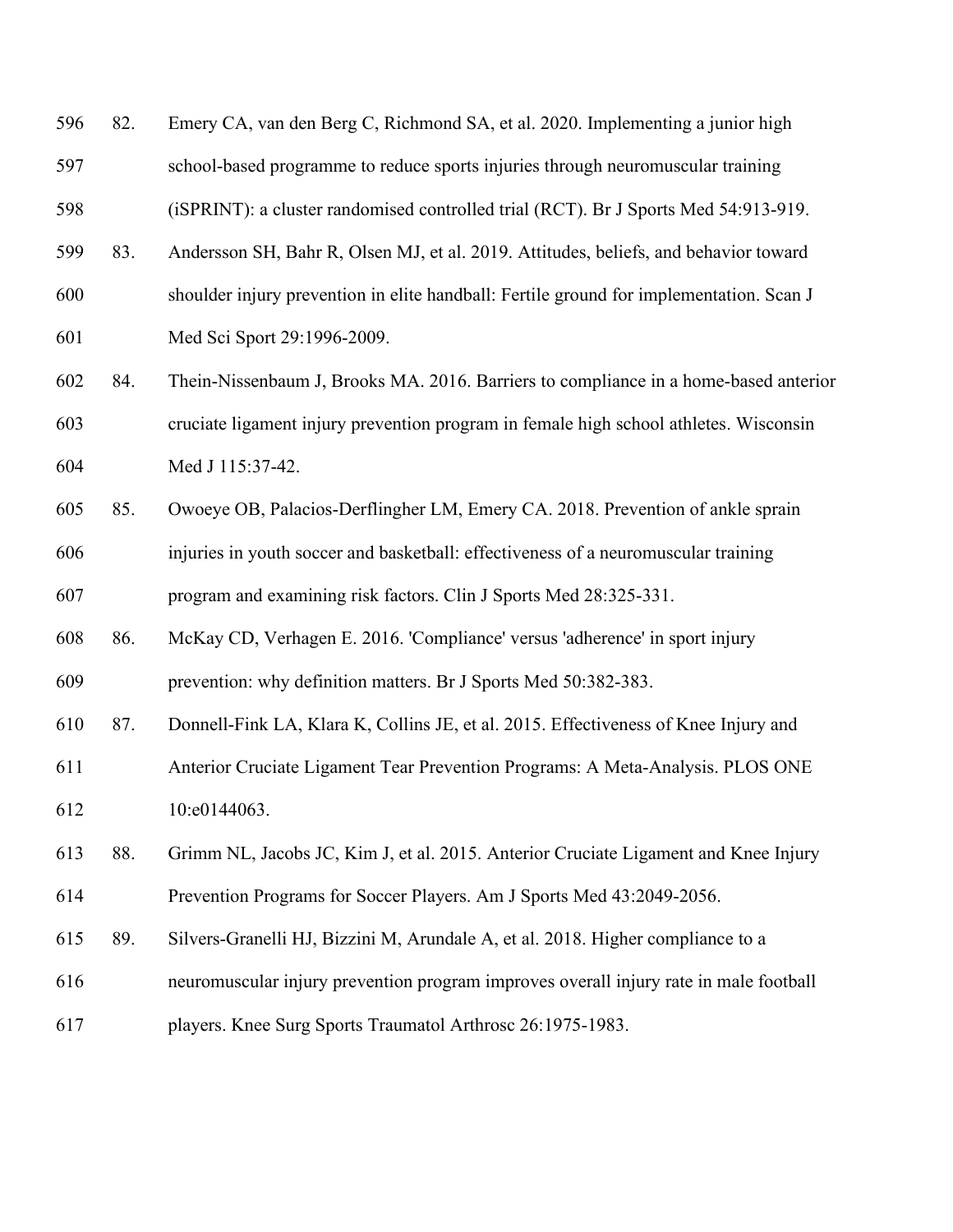| 618 | 90. | Steffen K, Emery CA, Romiti M, et al. 2013. High adherence to a neuromuscular injury   |
|-----|-----|----------------------------------------------------------------------------------------|
| 619 |     | prevention programme ( $FIFA 11+)$ improves functional balance and reduces injury risk |
| 620 |     | in Canadian youth female football players: a cluster randomised trial. Br J Sports Med |
| 621 |     | 47:794-802.                                                                            |

- 91. O'Brien J, Finch CF. 2017. Injury prevention exercise programs for professional soccer: understanding the perceptions of the end-users. Clin J Sports Med 27:1-9.
- 92. Hägglund M, Waldén M, Magnusson H, et al. 2013. Injuries affect team performance negatively in professional football: an 11-year follow-up of the UEFA Champions
- League injury study. Br J Sports Med 47:738-742.
- 93. Finch CF, McCrory P, Ewing MT, et al. 2013. Concussion guidelines need to move from only expert content to also include implementation and dissemination strategies. Br J Sports Med 47:12-14.
- 94. Whalan M, Lovell R, Steele JR, et al. 2019. Rescheduling Part 2 of the 11+ reduces injury burden and increases compliance in semi-professional football. Scan J Med Sci Sport 29:1941-1951.
- 95. Faude O, Rößler R, Junge A. 2013. Football injuries in children and adolescent players: are there clues for prevention? Sports Med 43:819-837.
- 96. Rössler R, Donath L, Bizzini M, et al. 2016. A new injury prevention programme for children's football–FIFA 11+ Kids–can improve motor performance: a cluster-
- randomised controlled trial. J Sports Sci 34:549-556.
- 97. Zarei M, Abbasi H, Daneshjoo A, et al. 2018. Long-term effects of the 11+ warm-up
- injury prevention programme on physical performance in adolescent male football
- players: a cluster-randomised controlled trial. J Sports Sci 36:2447-2454.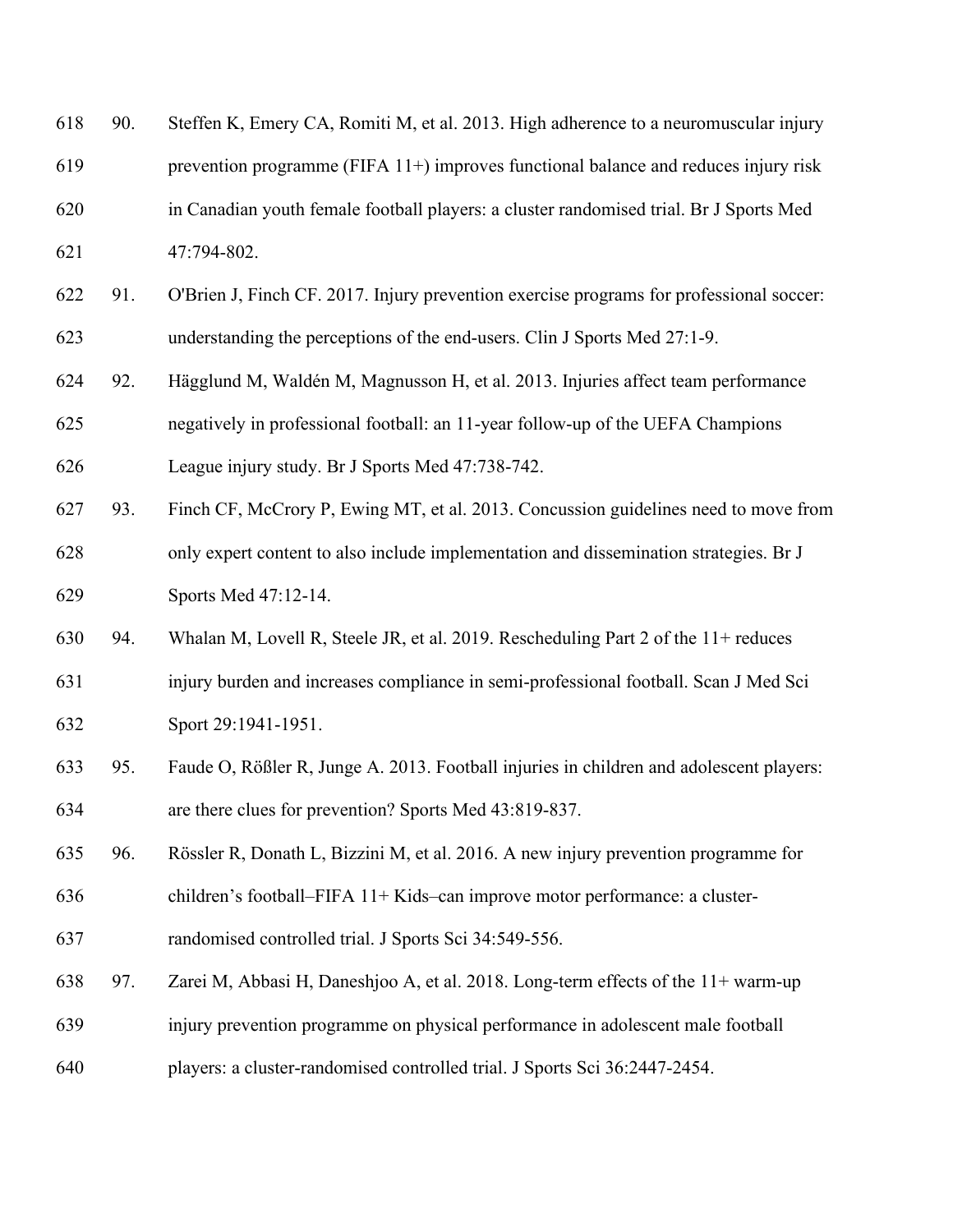| 641 | 98.  | White P, Donaldson A, Finch CF. 2016. But can someone like me do it? The importance       |
|-----|------|-------------------------------------------------------------------------------------------|
| 642 |      | of appropriate role modelling for safety behaviours in sports injury prevention. Br J     |
| 643 |      | Sports Med 50:569-570.                                                                    |
| 644 | 99.  | Santos-Ferreira D, Tomas R, Dores H. 2020. TEAM to Defeat COVID-19: A                     |
| 645 |      | Management Strategy Plan to Address Return to Play in Sports Medicine. Orthop J           |
| 646 |      | Sports Med 8:2325967120951453.                                                            |
| 647 | 100. | Colby MJ, Dawson B, Heasman J, et al. 2017. Preseason Workload Volume and High-           |
| 648 |      | Risk Periods for Noncontact Injury Across Multiple Australian Football League Seasons.    |
| 649 |      | J Strength Cond Res 31:1821-1829.                                                         |
| 650 | 101. | Lee AJ, Garraway WM, Arneil DW. 2001. Influence of preseason training, fitness, and       |
| 651 |      | existing injury on subsequent rugby injury. Br J Sports Med 35:412-417.                   |
| 652 | 102. | Windt J, Gabbett TJ, Ferris D, et al. 2017. Training load--injury paradox: is greater     |
| 653 |      | preseason participation associated with lower in-season injury risk in elite rugby league |
| 654 |      | players? Br J Sports Med 51:645-650.                                                      |
| 655 | 103. | Carling C, McCall A, Le Gall F, et al. 2016. The impact of short periods of match         |
| 656 |      | congestion on injury risk and patterns in an elite football club. Br J Sports Med 50:764- |
| 657 |      | 768.                                                                                      |
| 658 | 104. | Bengtsson H, Ekstrand J, Hägglund M. 2013. Muscle injury rates in professional football   |
| 659 |      | increase with fixture congestion: an 11-year follow-up of the UEFA Champions League       |
| 660 |      | injury study. Br J Sports Med 47:743-747.                                                 |
| 661 | 105. | Bengtsson H, Ekstrand J, Waldén M, et al. 2018. Muscle injury rate in professional        |
| 662 |      | football is higher in matches played within 5 days since the previous match: a 14-year    |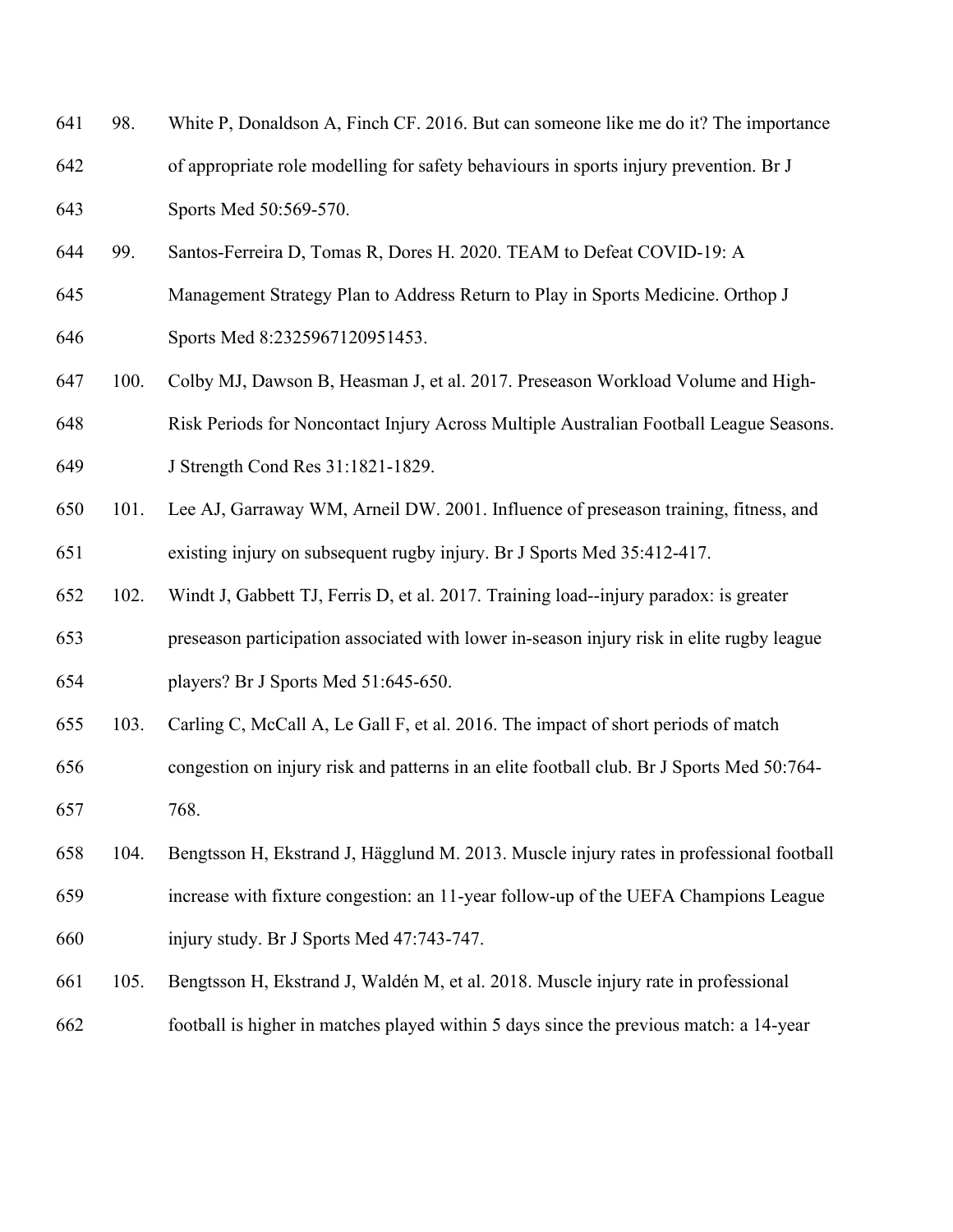- prospective study with more than 130 000 match observations. Br J Sports Med 52:1116- 1122.
- 106. Lodi E, Scavone A, Carollo A, et al. 2020. Return to sport after the COVID-19 pandemic. How to behave? G Ital Cardiol 21:514-522.
- 107. Bisciotti GN, Eirale C, Corsini A, et al. 2020. Return to football training and competition after lockdown caused by the COVID-19 pandemic: medical recommendations. Biol Sport 37:313-319.
- 108. Weber-Spickschen TS, Bischoff S, Horstmann H, et al. 2018. Injury prevention in
- 671 amateur football with FIFA  $11+$ : What is implemented on the football pitch?
- Unfallchirurg 121:463-469.
- 109. Epstein D, Korytny A, Isenberg Y, et al. 2020. Return to training in the COVID-19 era: The physiological effects of face masks during exercise. Scand J Med Sci Sports.
- 110. Mason J. 2020. The Bundesliga Blueprint: the snapshot becomes a story
- Trackademic.Available from:<https://www.trackademicblog.com/>
- 111. Dodson CC, Secrist ES, Bhat SB, et al. 2016. Anterior Cruciate Ligament Injuries in
- National Football League Athletes From 2010 to 2013: A Descriptive Epidemiology
- Study. Orthop J Sports Med 4:2325967116631949.
- 112. League NF. 2020. Injury Data Since 2012. NFL.Com: National Football League; p.
- Webpage Available from: [https://www.nfl.com/playerhealthandsafety/health-and-](https://www.nfl.com/playerhealthandsafety/health-and-wellness/injury-data/injury-data)[wellness/injury-data/injury-data](https://www.nfl.com/playerhealthandsafety/health-and-wellness/injury-data/injury-data)
- 113. Myer GD, Faigenbaum AD, Cherny CE, et al. 2011. Did the NFL Lockout expose the
- Achilles heel of competitive sports? J Orthop Sports Phys Ther 41:702-705.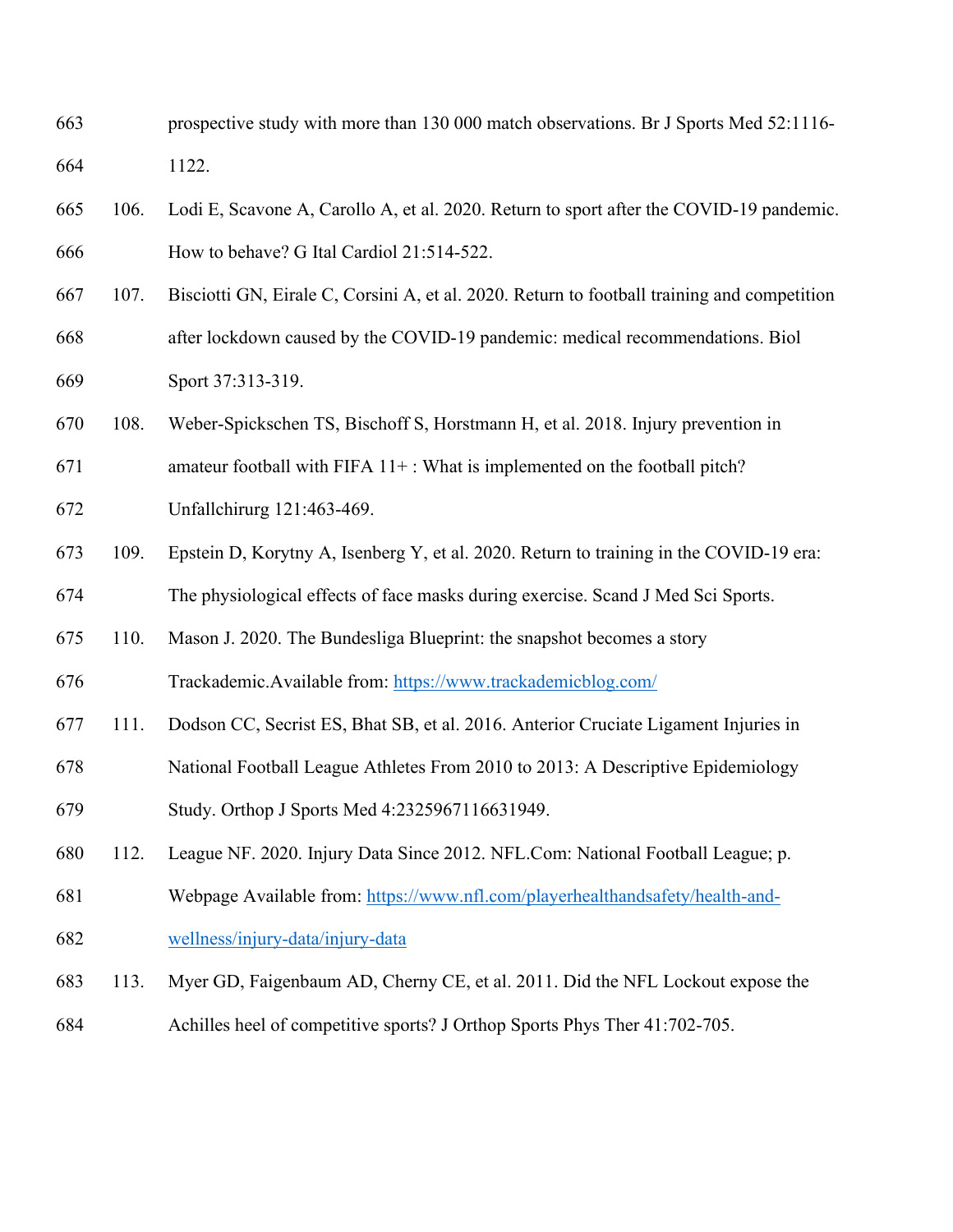- 114. Pillay L, Janse van Rensburg DCC, Jansen van Rensburg A, et al. 2020. Nowhere to hide: The significant impact of coronavirus disease 2019 (COVID-19) measures on elite and semi-elite South African athletes. J Sci Med Sport 23:670-679.
- 115. Michaelidis M, Koumantakis GA. 2014. Effects of knee injury primary prevention
- programs on anterior cruciate ligament injury rates in female athletes in different sports:
- A systematic review. Phys Ther Sport 15:200-210.
- 116. 2011. About IFNA. Online: International Federation of Netball Assocations.Available from: [https://web.archive.org/web/20110308132327/http://www.netball.org/IFNA.aspx](https://web.archive.org/web/20110308132327/http:/www.netball.org/IFNA.aspx)
- 117. Hopper AJ, Haff EE, Joyce C, et al. 2017. Neuromuscular Training Improves Lower
- Extremity Biomechanics Associated with Knee Injury during Landing in 11–13 Year Old
- Female Netball Athletes: A Randomized Control Study. Front Phys 8:1-13.
- 118. Stanley LE, Kerr ZY, Dompier TP, et al. 2016. Sex Differences in the Incidence of
- Anterior Cruciate Ligament, Medial Collateral Ligament, and Meniscal Injuries in
- Collegiate and High School Sports. Am J Sports Med 44:1565-1572.
- 119. Fox A, Bonacci J, Hoffmann S, et al. 2020. Anterior cruciate ligament injuries in
- Australian football: should women and girls be playing? You're asking the wrong question. BMJ Open Sport Exer Med 6:e000778.
- 120. Csapo R, Runer A, Hoser C, et al. 2020. Contralateral ACL tears strongly contribute to high rates of secondary ACL injuries in professional ski racers. Knee Surg Sports Traumatol Arthrosc.
- 121. Posch M, Schranz A, Lener M, et al. 2020. In recreational alpine skiing, the ACL is predominantly injured in all knee injuries needing hospitalisation. Knee Surg Sports Traumatol Arthrosc.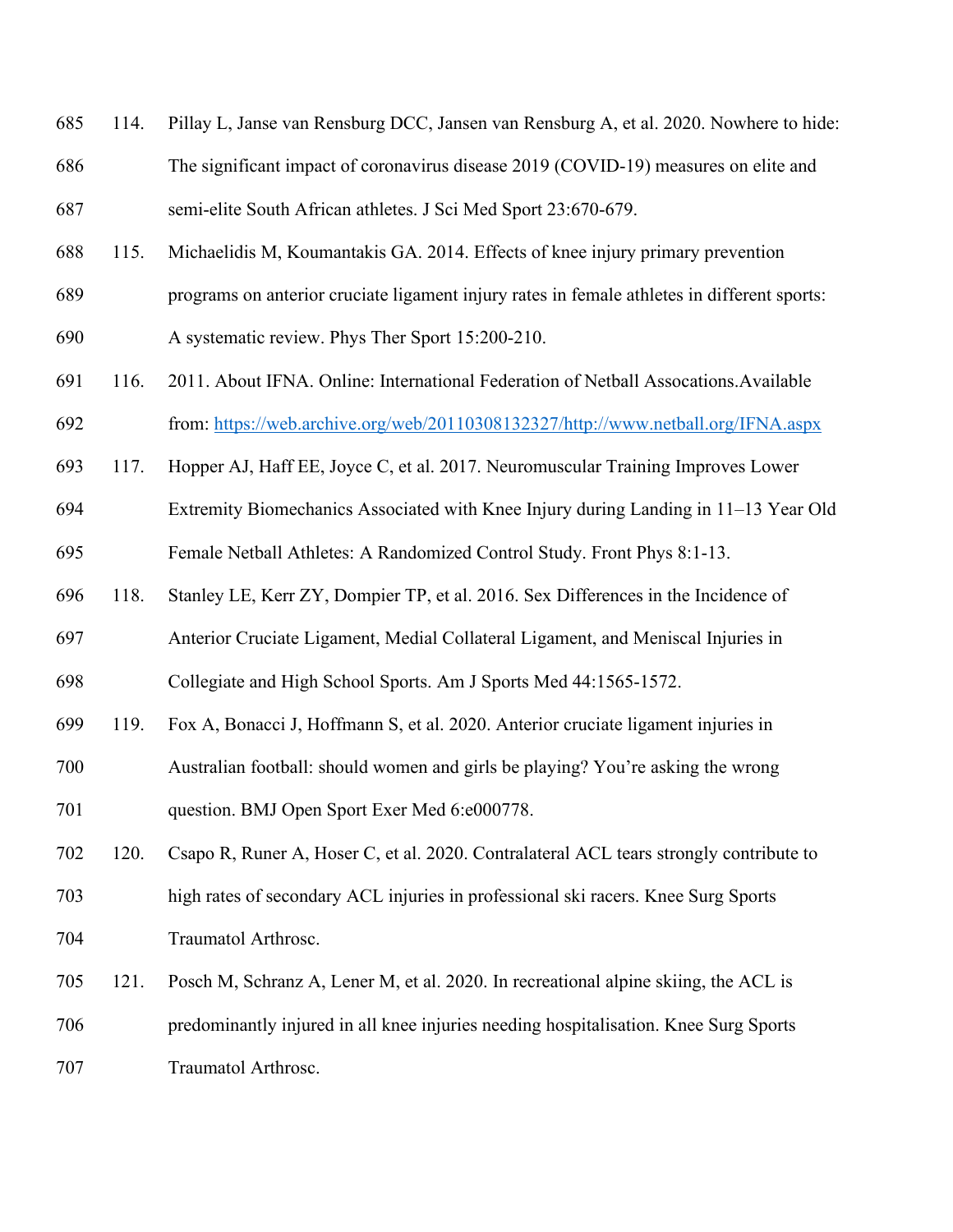| 708 | 122. | Jordan MJ, Aagaard P, Herzog W. 2017. Anterior cruciate ligament injury/reinjury in            |
|-----|------|------------------------------------------------------------------------------------------------|
| 709 |      | alpine ski racing: a narrative review. Open J Sports Med 8:71-83.                              |
| 710 | 123. | Agel J, Rockwood T, Klossner D. 2016. Collegiate ACL Injury Rates Across 15 Sports:            |
| 711 |      | National Collegiate Athletic Association Injury Surveillance System Data Update (2004-         |
| 712 |      | 2005 Through 2012-2013). Clin J Sports Med 26:518-523.                                         |
| 713 | 124. | Joseph AM, Collins CL, Henke NM, et al. 2013. A multisport epidemiologic comparison            |
| 714 |      | of anterior cruciate ligament injuries in high school athletics. J Athlet Train 48:810-817.    |
| 715 | 125. | Alentorn-Geli E, Mendiguchía J, Samuelsson K, et al. 2014. Prevention of non-contact           |
| 716 |      | anterior cruciate ligament injuries in sports. Part II: systematic review of the effectiveness |
| 717 |      | of prevention programmes in male athletes. Knee Surg Sports Traumatol Arthrosc 22:16-          |
| 718 |      | 25.                                                                                            |
| 719 | 126. | Silvers-Granelli H, Bizzini M, Arundale A, et al. 2017. Does the FIFA11+ Injury                |
| 720 |      | Prevention Program Reduce Incidence of ACL Injury in Male Soccer Players? Clin                 |
| 721 |      | Orthop Rel Res 475:2447-2455.                                                                  |
| 722 | 127. | Grooms D, Palmer T, Onate J, et al. 2013. Soccer-specific warm-up and lower extremity          |
| 723 |      | injury rates in collegiate male soccer players. J Athlet Train 48:782-789.                     |
| 724 | 128. | Jayanthi NA, LaBella CR, Fischer D, et al. 2015. Sports-Specialized Intensive Training         |
| 725 |      | and the Risk of Injury in Young Athletes: A Clinical Case-Control Study. Am J Sports           |
| 726 |      | Med 43:794-801.                                                                                |
| 727 | 129. | Bell DR, Post EG, Biese K, et al. 2018. Sport Specialization and Risk of Overuse               |
| 728 |      | Injuries: A Systematic Review With Meta-analysis. Pediatrics 142:e20180657.                    |